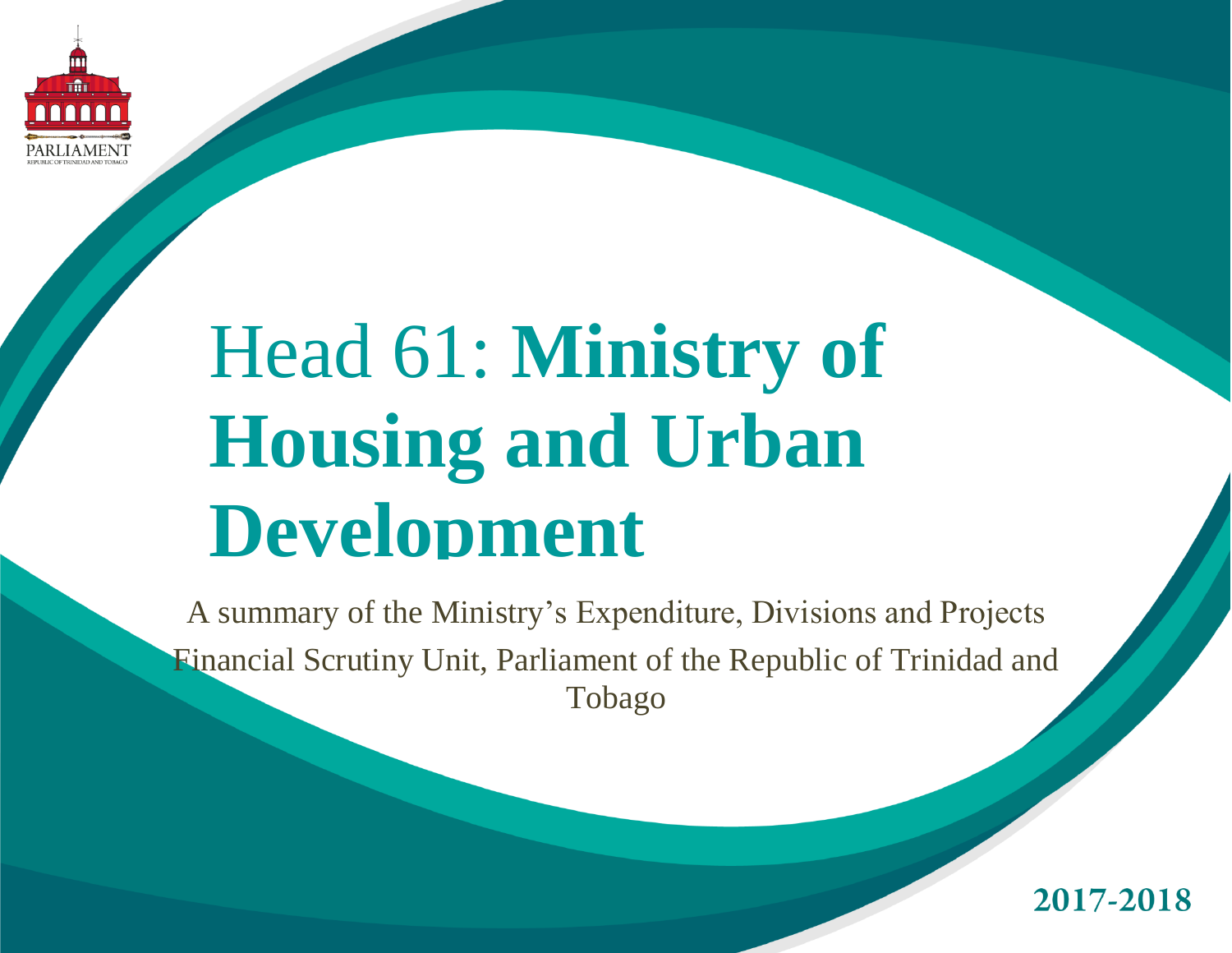### **Table of Contents**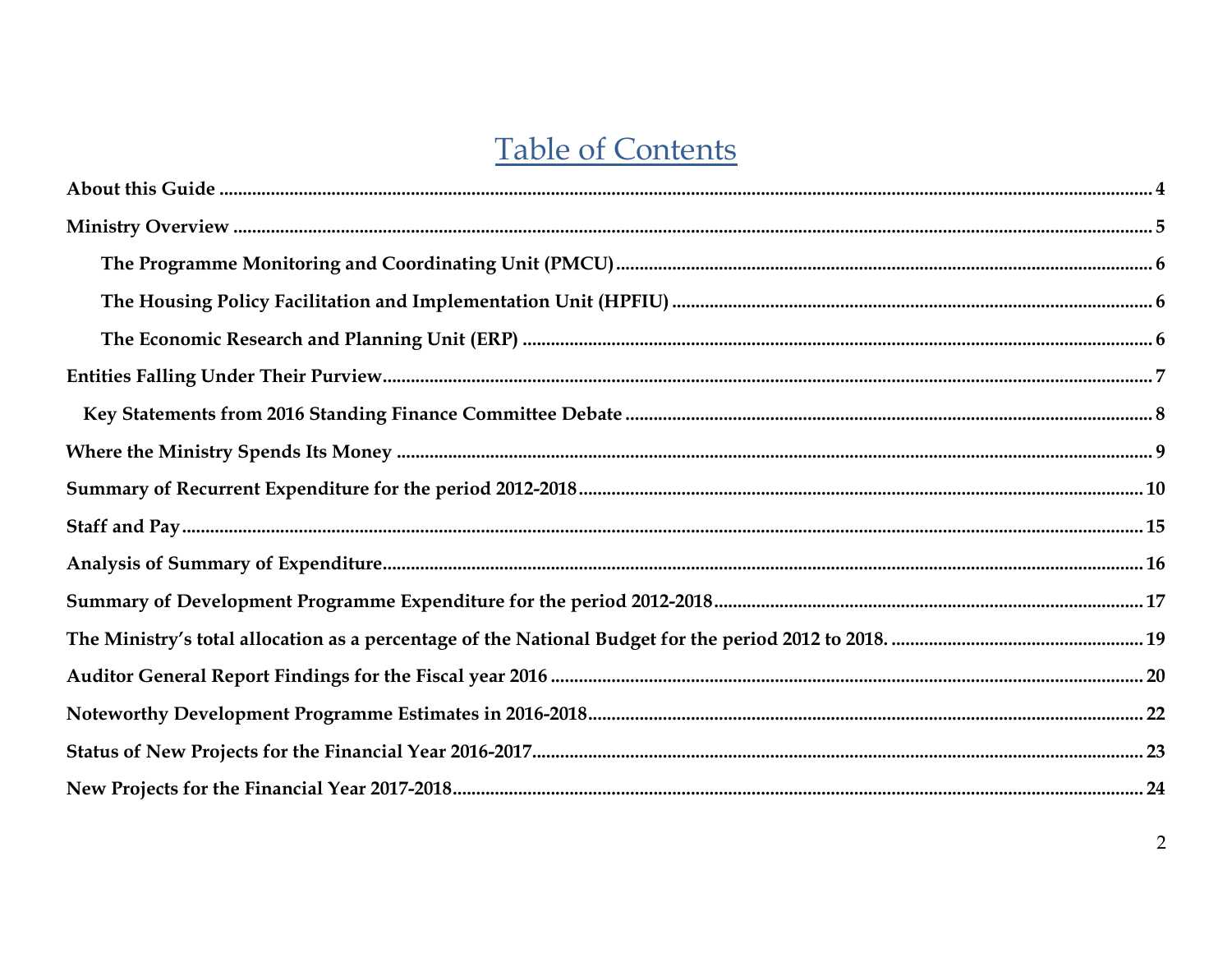| FIRST REPORT OF THE JOINT SELECT COMMITTEE ON LOCAL AUTHORITIES, STATUTORY AUTHORITIES |  |
|----------------------------------------------------------------------------------------|--|
|                                                                                        |  |
|                                                                                        |  |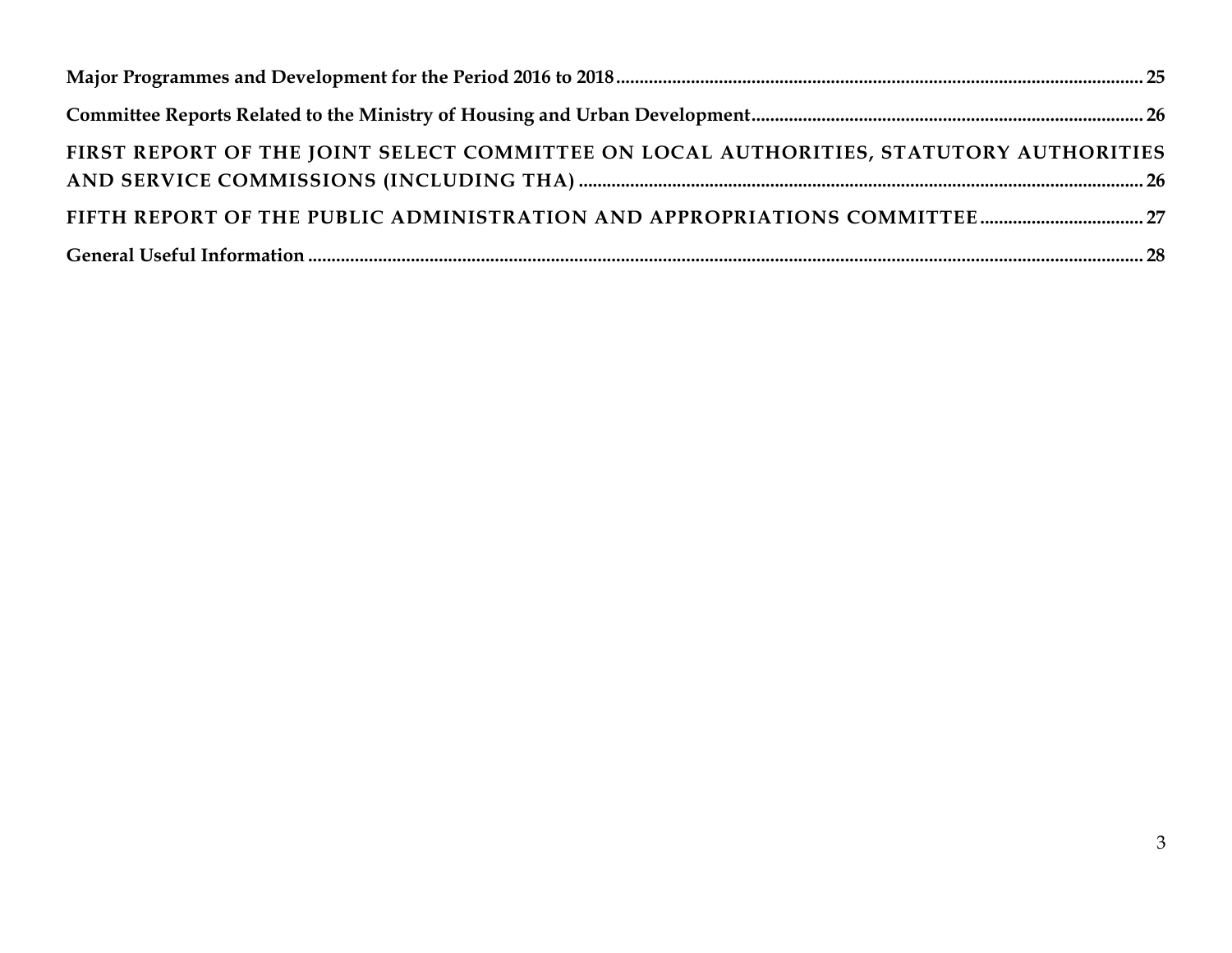# <span id="page-3-0"></span>**About this Guide**

This guide provides a summary of expenditure for the Ministry of Housing and Urban Development for the period 2012-2018. It provides the Members of Parliament and stakeholders with an overview of the Ministry's responsibilities. The primary purpose of this guide is to consolidate the information contained within the various Budget Documents pertaining to the Ministry of Housing and Urban Development and provide readers with an analysis of same. This guide is based primarily on the Draft Estimates of Recurrent Expenditure, the Estimates of Development Programme, the Public Sector Investment Programme and the Auditor General's Report on the Public Accounts of the Republic of Trinidad and Tobago for the fiscal year 2016.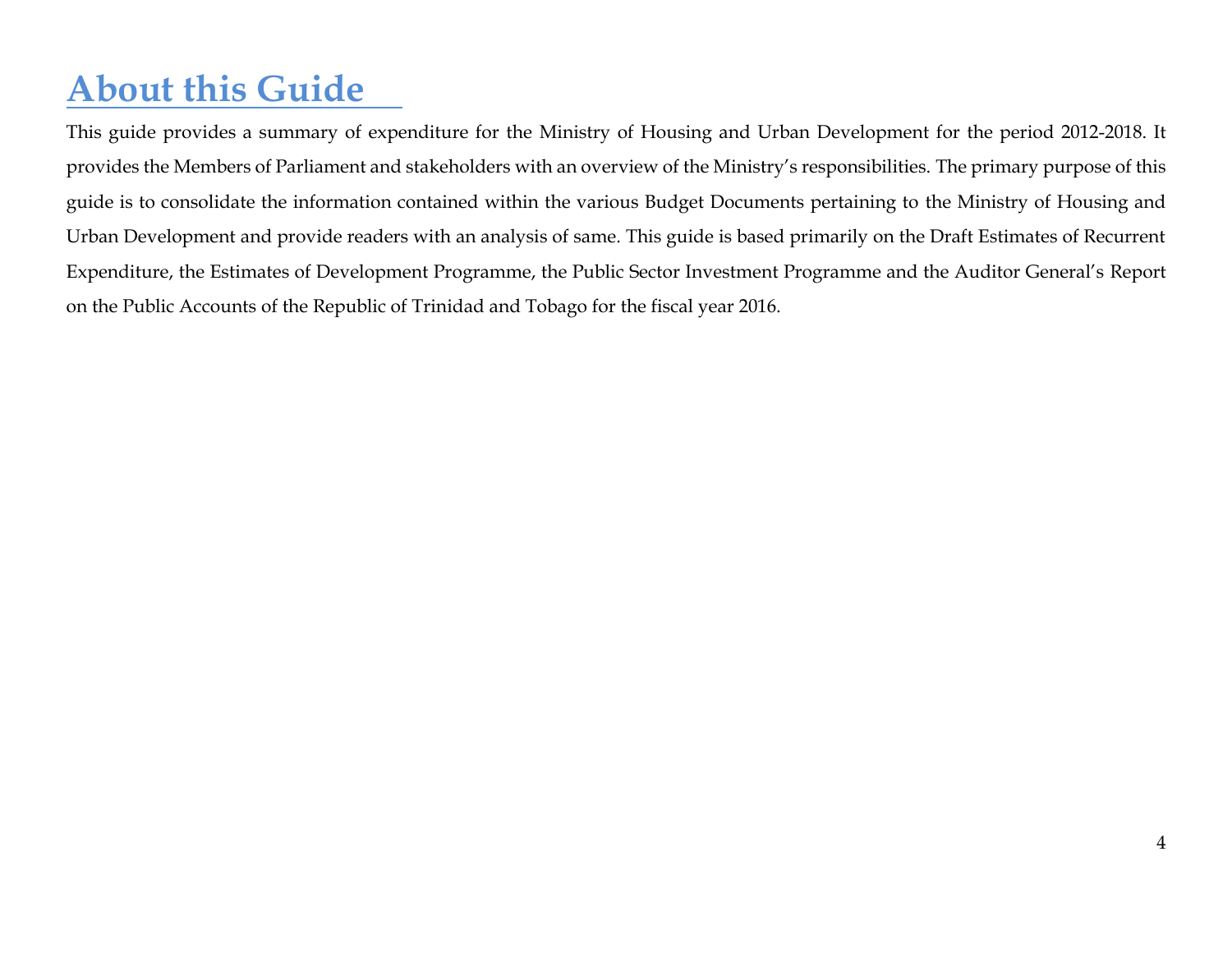# <span id="page-4-0"></span>**Head 61: Ministry of Housing and Urban Development Ministry Overview**

The Ministry of Housing and Urban Development (MHUD) is responsible for the formulation and execution of Government's policy in the Housing and Urban Development sector. The Ministry operates as facilitator in the implementation of those policies through its various units and affiliated agencies.<sup>1</sup>

The Ministry's core areas of responsibility include:

- Government Subsidised Housing
- Monitoring and Evaluation of housing trends and markets in the country
- Home Improvement Grants and Subsidies
- Regularisation of Tenure/Housing for Squatters
- Land Settlement

 $\overline{a}$ 

Urban development

**Minister:** The Honourable Mr. Randall Mitchell, MP

**Permanent Secretary:** Mrs. Simone Thorne-Mora Quinones

<sup>1</sup> Ministry of Housing and Urban Development website, accessed on September 26, 2017[: http://www.housing.gov.tt/our-mandate/](http://www.housing.gov.tt/our-mandate/)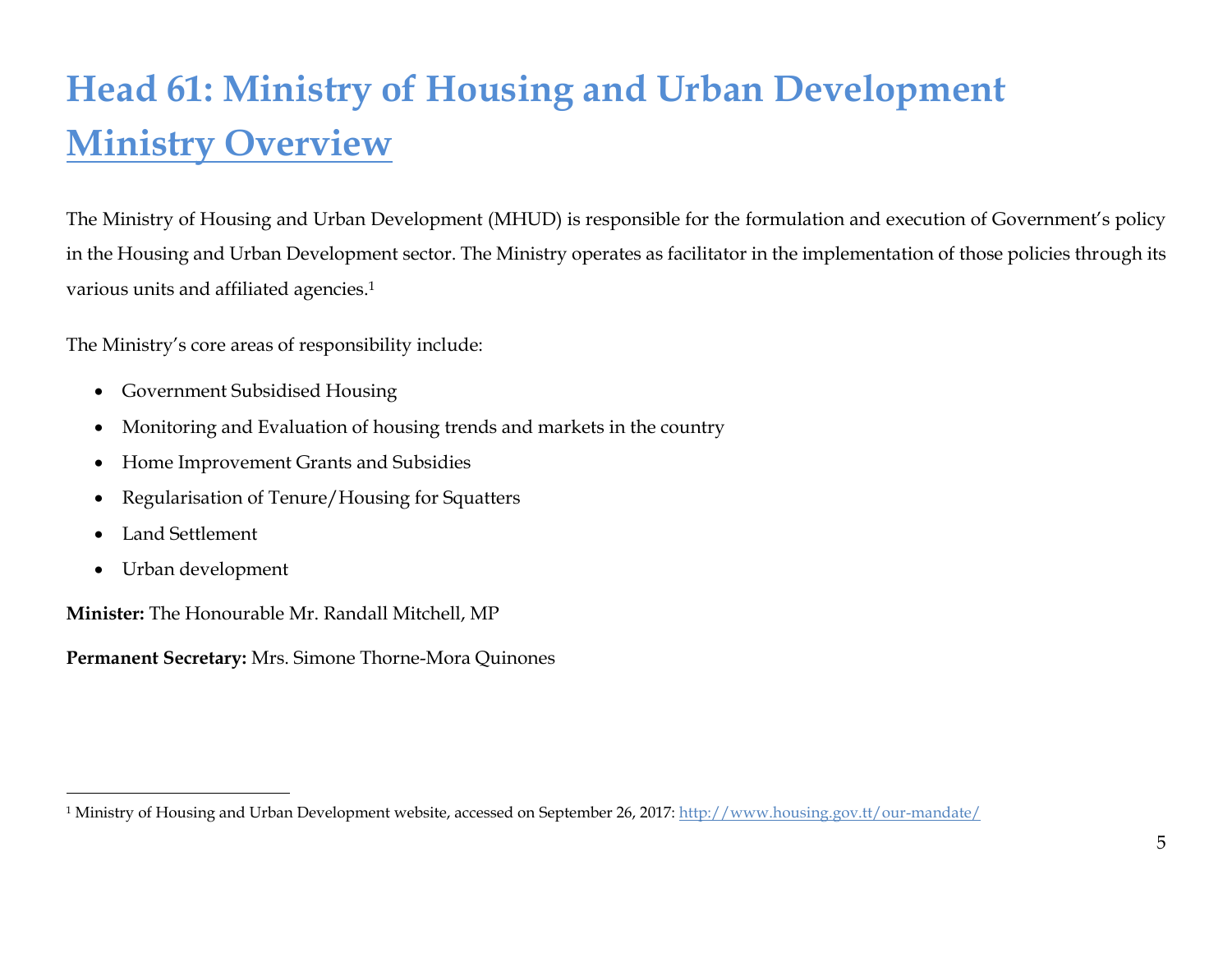The following core Units play an integral role in helping the MHUD in carrying out its mandate.

### <span id="page-5-0"></span>**The Programme Monitoring and Coordinating Unit (PMCU)**

The PMCU of the MHUD implements the 'Neighbourhood Upgrade Programme' (NUP), a US\$50M Loan Programme Agreement between the Inter-American Development Bank (IADB) and the Government of the Republic of Trinidad and Tobago (GORTT). The NUP's objective has been to improve the living and housing conditions of low and middle income persons through infrastructural upgrades of squatter settlements, providing home improvement subsidies and facilitating incremental construction or purchase of affordable quality housing.<sup>2</sup>

### <span id="page-5-1"></span>**The Housing Policy Facilitation and Implementation Unit (HPFIU)**

The HPFIU administers the Home Improvement Grant Programme (HIG) to eligible persons, ensuring all approved policies and procedures are adhered to. The HIG programme provides a non-refundable fifteen thousand dollars (\$15,000.00) grant to successful applicants for approved repair works.<sup>3</sup>

### <span id="page-5-2"></span>**The Economic Research and Planning Unit (ERP)**

 $\overline{a}$ 

The ERP is responsible for the formulation of policies, programmes and projects relevant to the housing and urban development sectors. This unit also ensures that the Ministry of Housing's policies, programmes and projects are executed in accordance with Government's mandate.<sup>4</sup>

<sup>&</sup>lt;sup>2</sup> Ministry of Housing and Urban Development website, accessed on September 26, 2017: [http://www.housing.gov.tt/programme-monitoring-coordinating](http://www.housing.gov.tt/programme-monitoring-coordinating-unit-pmcu/)[unit-pmcu/](http://www.housing.gov.tt/programme-monitoring-coordinating-unit-pmcu/)

<sup>&</sup>lt;sup>3</sup> Ministry of Housing and Urban Development website, accessed on September 26, 2017: [http://www.housing.gov.tt/housing-policy-faciliation-and](http://www.housing.gov.tt/housing-policy-faciliation-and-lmplementation-unit-hpfiu/)[lmplementation-unit-hpfiu/](http://www.housing.gov.tt/housing-policy-faciliation-and-lmplementation-unit-hpfiu/)

<sup>&</sup>lt;sup>4</sup> Ministry of Housing and Urban Development website, accessed on September 26, 2017: [http://www.housing.gov.tt/economic-and-research-planning-unit](http://www.housing.gov.tt/economic-and-research-planning-unit-erp/)[erp/](http://www.housing.gov.tt/economic-and-research-planning-unit-erp/)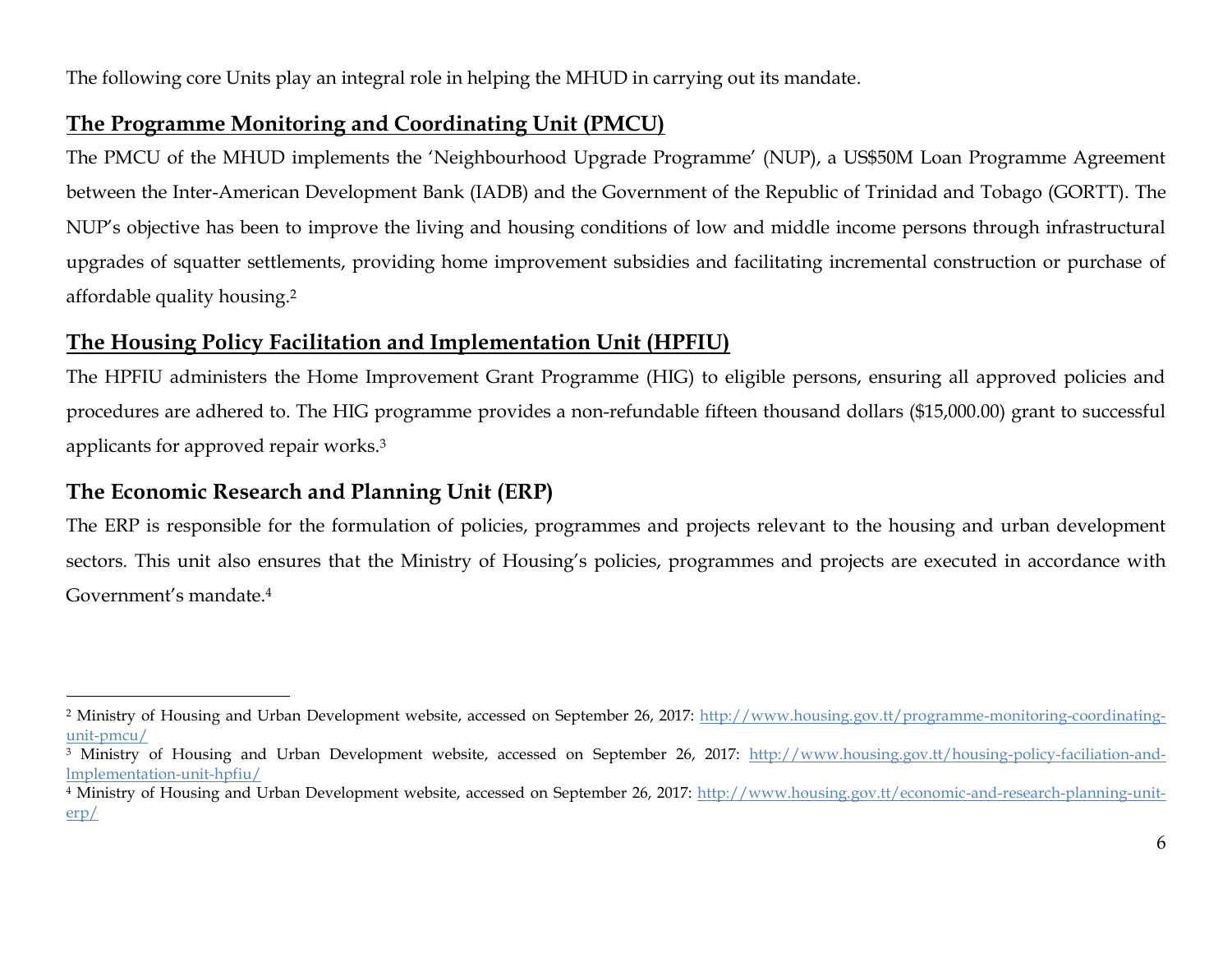### **Entities Falling Under Their Purview**

### **Entities Falling Under Their Purview**

<span id="page-6-0"></span>

| Trinidad and Tobago Housing Development Corporation (HDC) <sup>5</sup> |  |
|------------------------------------------------------------------------|--|
|------------------------------------------------------------------------|--|

**Urban Development Corporation of Trinidad and Tobago (UDeCOTT)<sup>6</sup>**

**Trinidad and Tobago Mortgage Finance Company Limited (TTMF)<sup>7</sup>**

**Sugar Industry Labour Welfare Committee (SILWC)<sup>8</sup>**

**Land Settlement Agency (LSA)<sup>9</sup>**

**East Port of Spain Development Company Limited (EPOS)<sup>10</sup>**

**East Side Plaza<sup>11</sup>**

**New City Mall<sup>12</sup>**

<sup>5</sup> Ministry of Housing and Urban Development website, accessed on September 26, 2017: <http://www.housing.gov.tt/housing-development-corporation-hdc/>

<sup>6</sup> Mistry of Housing and Urban Development website, accessed on September 26, 2017: <http://www.housing.gov.tt/urban-development-corporation-of-tt-udecott/>

<sup>&</sup>lt;sup>7</sup> Mistry of Housing and Urban Development website, accessed on September 26, 2017: <u>http://www.housing.gov.tt/trinidad-and-tobago-mortgage-finance-company-limited-<br>[ttmf/](http://www.housing.gov.tt/trinidad-and-tobago-mortgage-finance-company-limited-ttmf/)</u>

<sup>8</sup> Mistry of Housing and Urban Development website, accessed on September 26, 2017: <http://www.housing.gov.tt/sugar-industry-labour-welfare-committee-silwc/>

<sup>9</sup> Mistry of Housing and Urban Development website, accessed on September 26, 2017: <http://www.housing.gov.tt/land-settlement-agency-lsa/>

<sup>10</sup> Mistry of Housing and Urban Development website, accessed on September 26, 2017: <http://www.housing.gov.tt/east-port-of-spain-development-company-limited/>

<sup>11</sup> Mistry of Housing and Urban Development website, accessed on September 26, 2017: <http://www.housing.gov.tt/east-side-plaza/>

<sup>12</sup> Mistry of Housing and Urban Development website, accessed on September 26, 2017: <http://www.housing.gov.tt/new-city-mall/>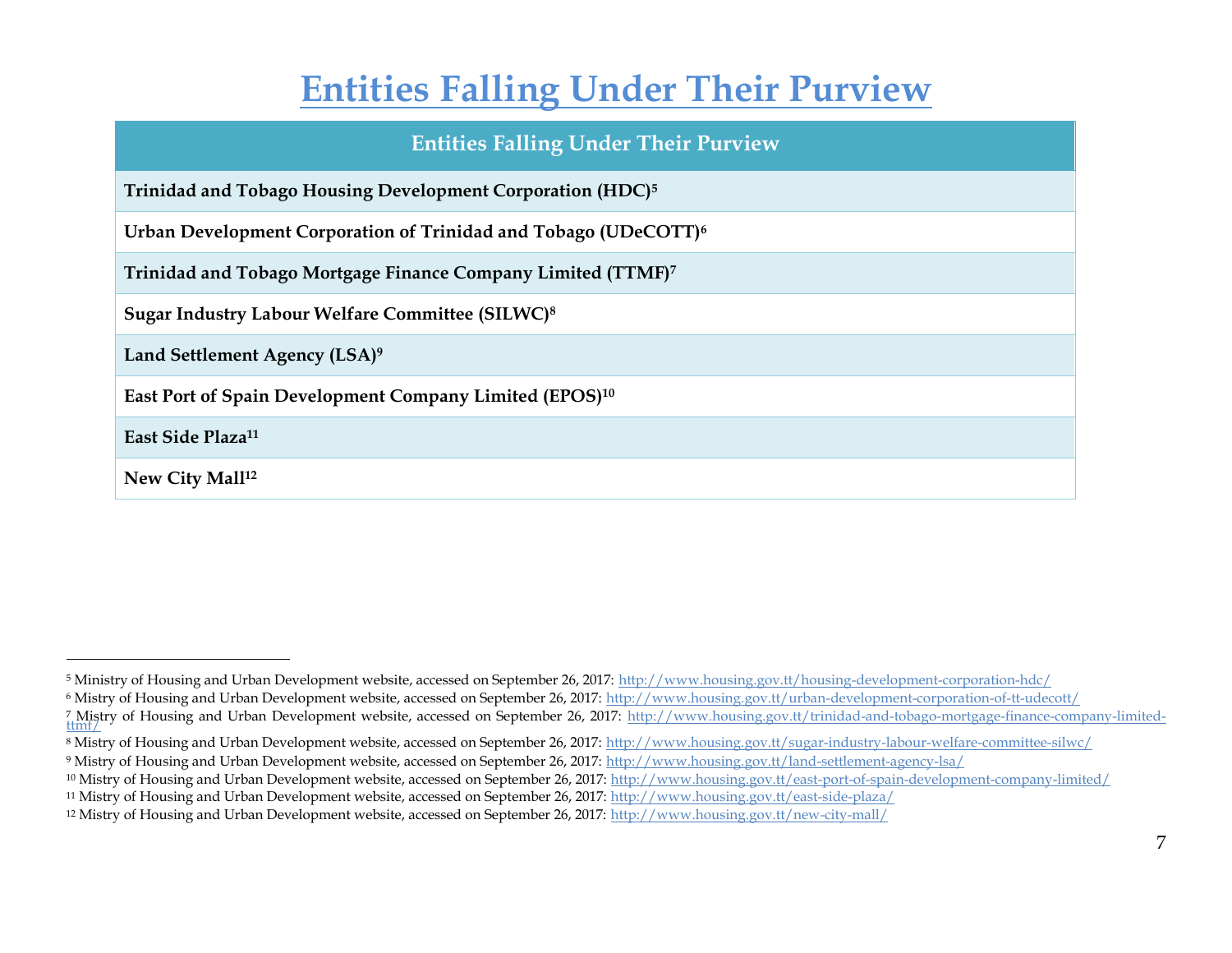### <span id="page-7-0"></span>**Key Statements from 2016 Standing Finance Committee Debate**

During the Standing Finance Committee debate of 2016, the following statement was made by the Minister of Housing and Urban Development, the Honourable Mr. Randall Mitchell, MP, in relation to the emphasis of the Ministry of Housing and Urban Development for fiscal year 2016/2017*13*:

*"… with specific regard to the housing sector, the Ministry and its agency's focus on increasing home ownership through the accelerated housing programme and the home construction subsidy. The Ministry also focuses on maintaining the country's housing stock through the provision of home improvement grants, subsidies and the HDC's Rehabilitation and Refurbishment Programme.*

*One of the Ministry's other main responsibilities is to improve the living conditions through infrastructural development, and this is done through the LSA and SILWC."*

<sup>13</sup> Standing Finance Committee Hansard of Ministry of Housing and Urban Development 17 Oct16, Accessed September 26, 2017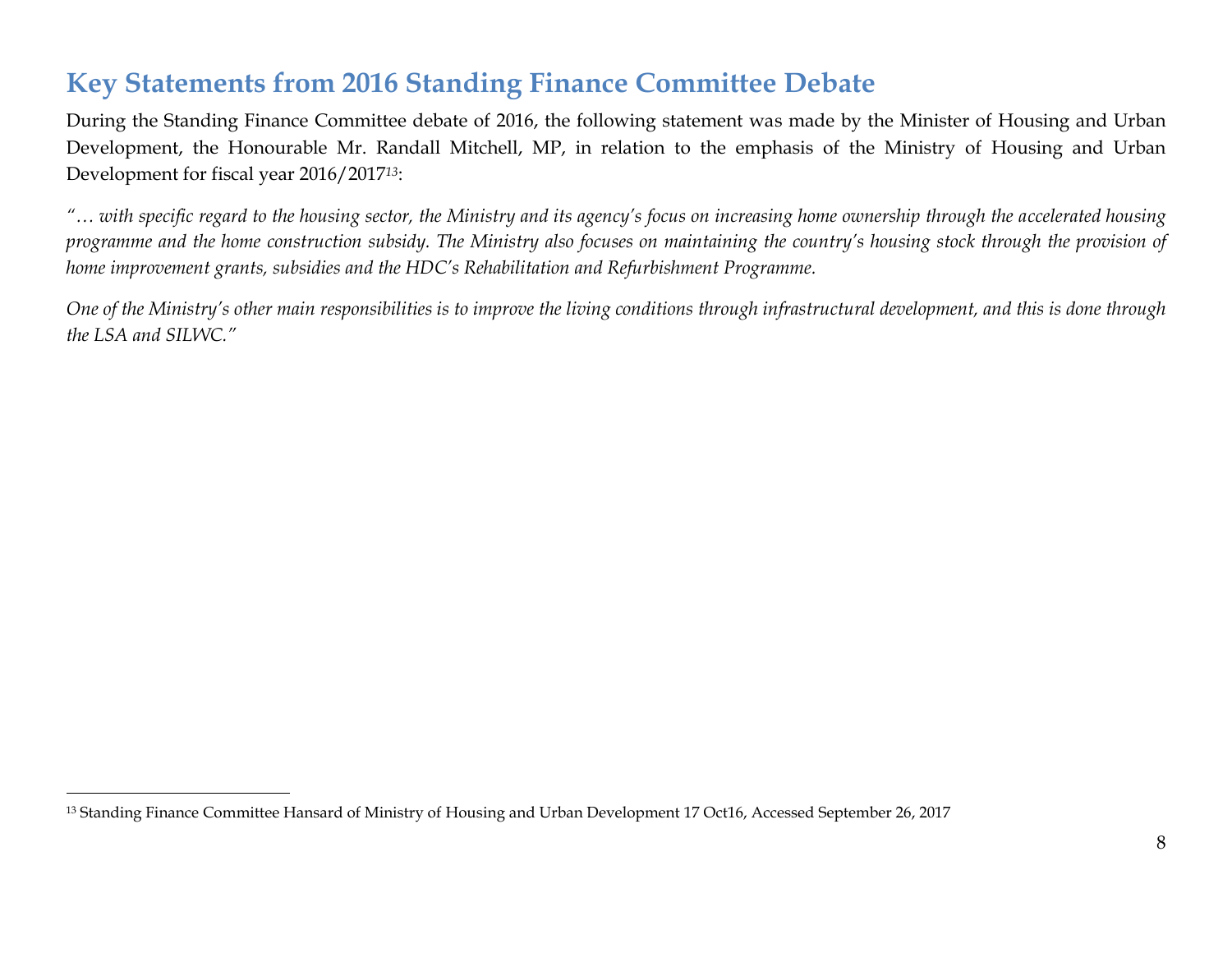# <span id="page-8-0"></span>**Where the Ministry Spends Its Money**

# *2017-2018 Estimates of Expenditure*

The budget allocation of **\$1,691,600,504.00** for the Ministry of Housing and Urban Development is comprised of:

- The Draft Estimates of Recurrent Expenditure in the sum of **\$1,409,013,504.00;**
- The Draft Estimates of Development Programme in the sum of **\$282,587,000.00**
	- Consolidated Fund in the sum of **\$87,587,000.00**; and
	- Infrastructure Development Fund<sup>14</sup> in the sum of **\$195,000,000.00.**

The Estimates of Recurrent Expenditure include:

- 01 Personnel Expenditure **\$9,344,000.00**
- 02 Goods and Services -**\$16,529,600.00**
- 03 Minor Equipment Purchases -**\$61,000.00**

The Ministry of Housing and Urban Development's:

- Recurrent Expenditure as a percentage of the total Recurrent Expenditure budget is 2.68%;
- Consolidated Fund allocation as a percentage of the total Consolidated Fund allocation is 3.58%; and
- Infrastructure Development Fund allocation as a percentage of the total Infrastructure Development Fund is 7.29%.
- 04 Current Transfers and Subsidies -**\$1,350,957,700.00**
- 06 Current Transfers to State Boards & Similar Bodies **\$32,121,200.00**

<sup>14</sup> Head 18 –Ministry of Finance, Sub-Head 04 – Current Transfers and Subsidies, Sub-Item 11- Infrastructure Development Fund (IDF) (Infrastructure Development Fund allocation is part of the Ministry of Finance allocation for the financial year. *Therefore, the total recurrent expenditure for the Ministry of Housing and Urban Development does not include the IDF funding.*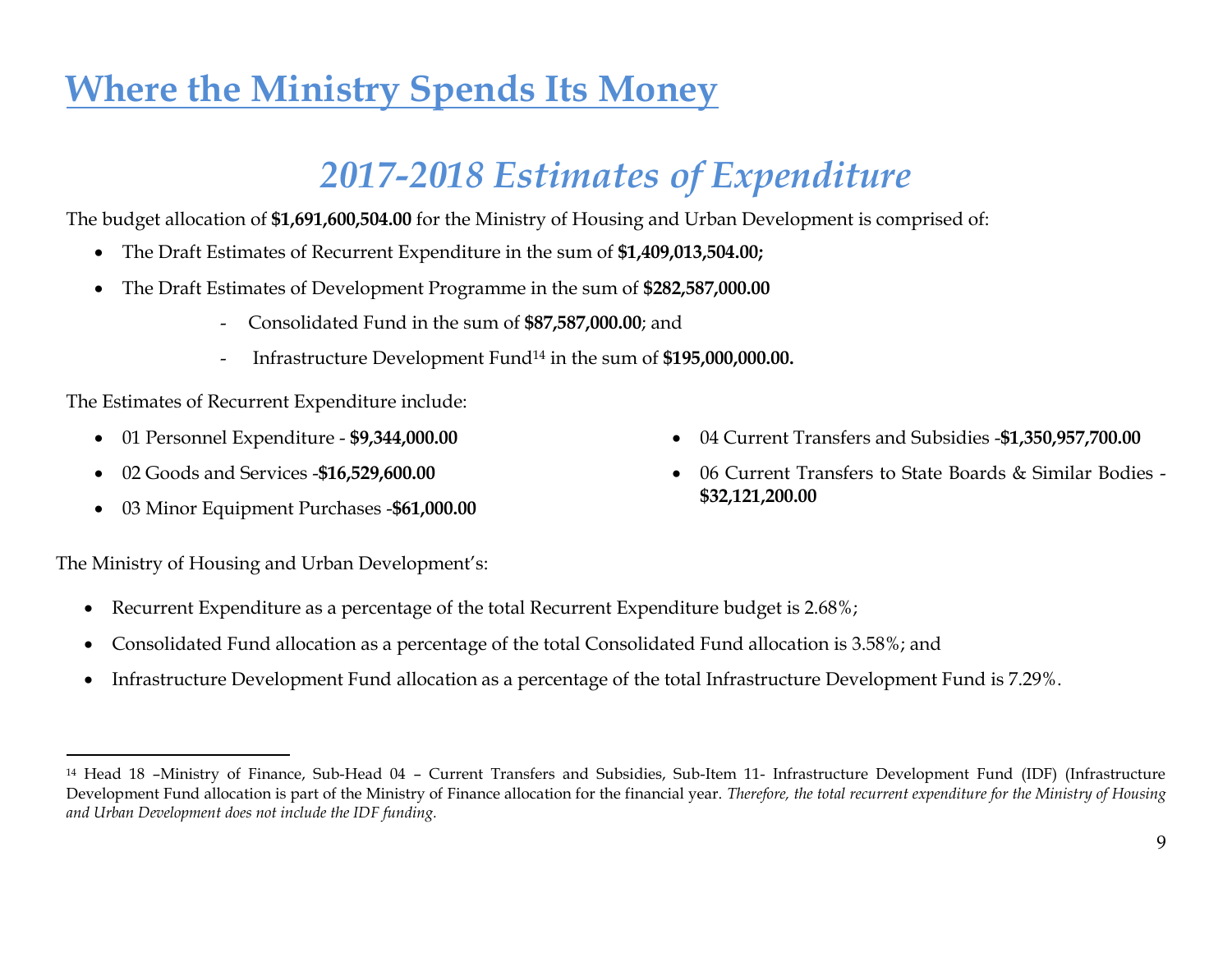### <span id="page-9-0"></span>**Summary of Recurrent Expenditure for the period 2012-2018**

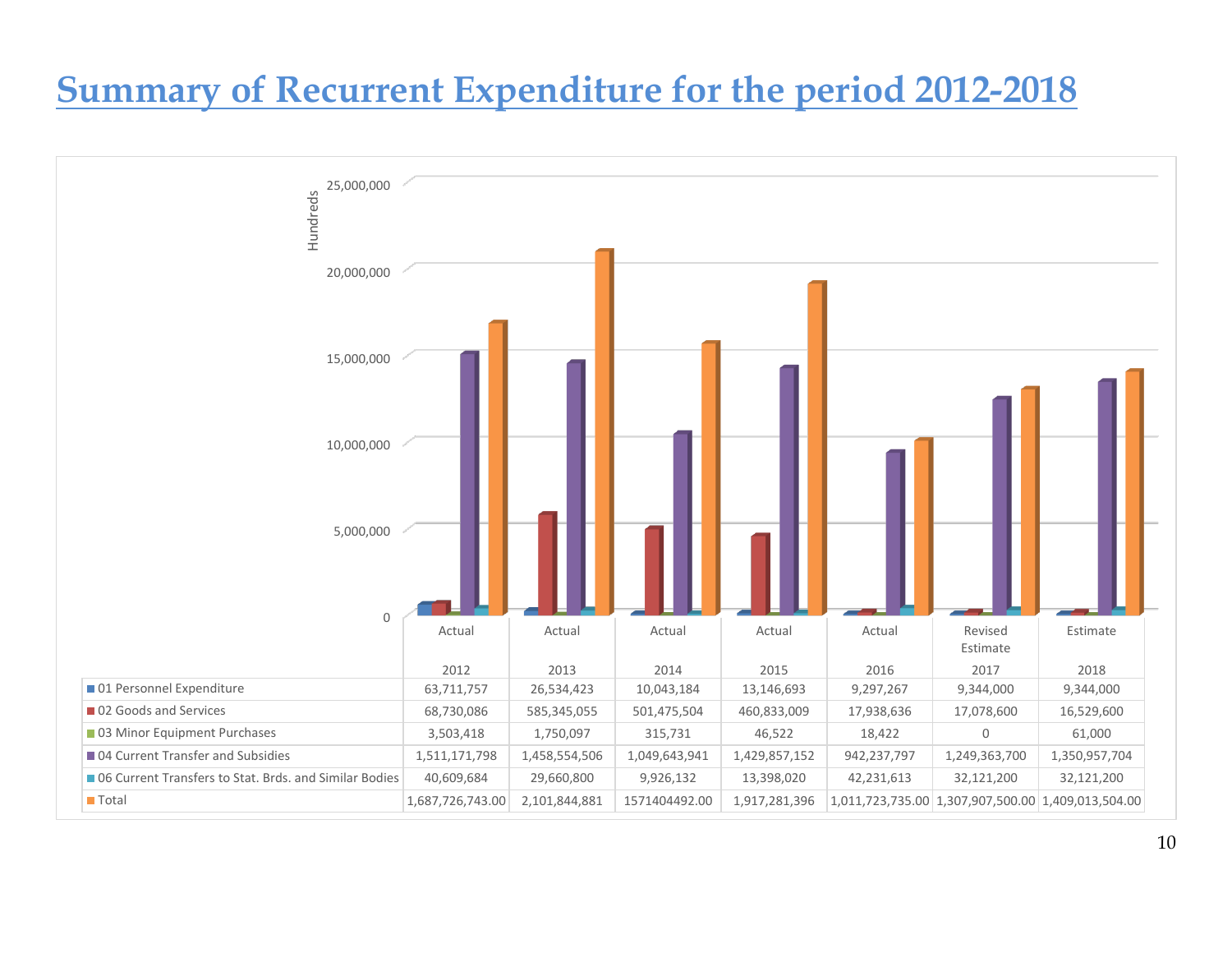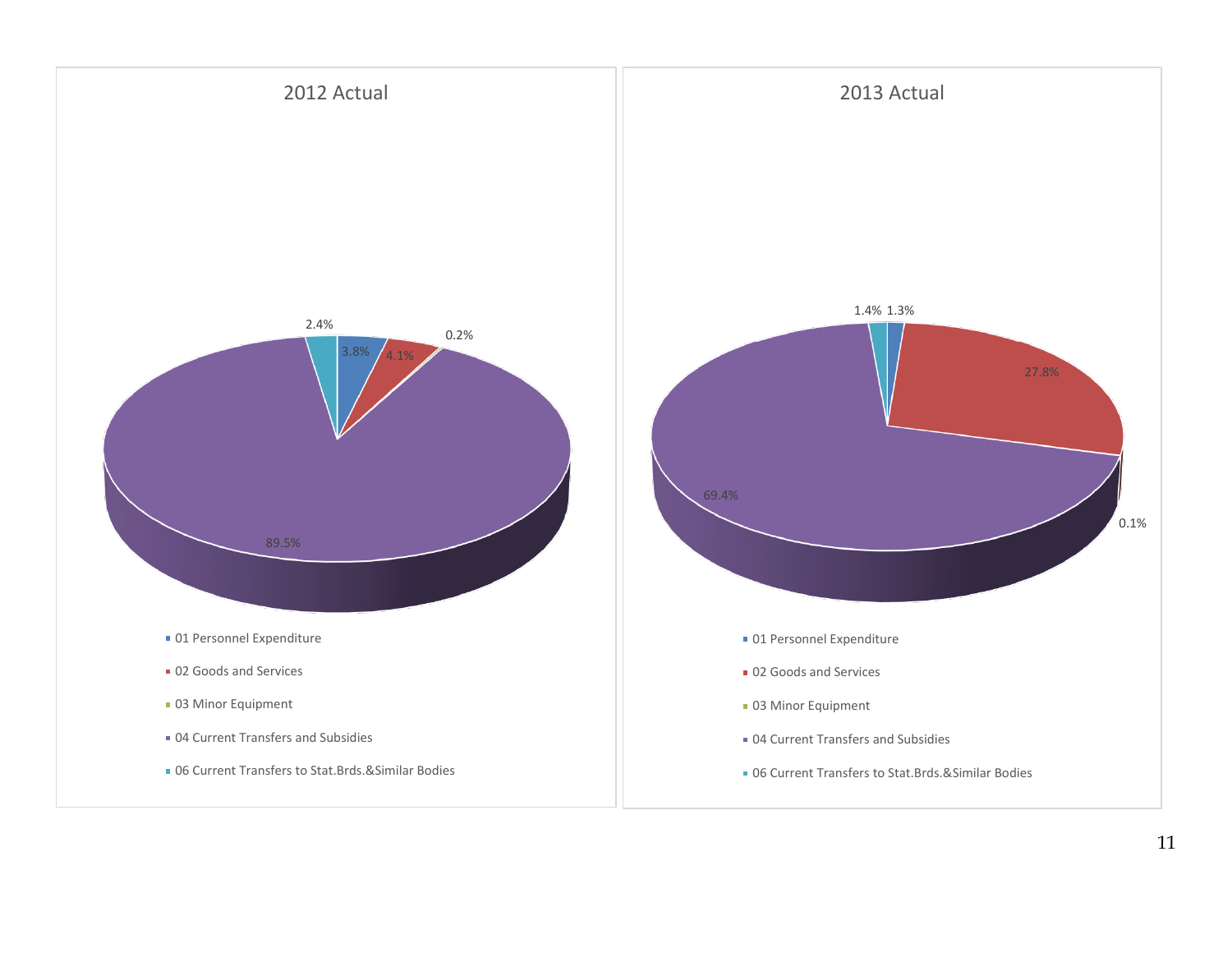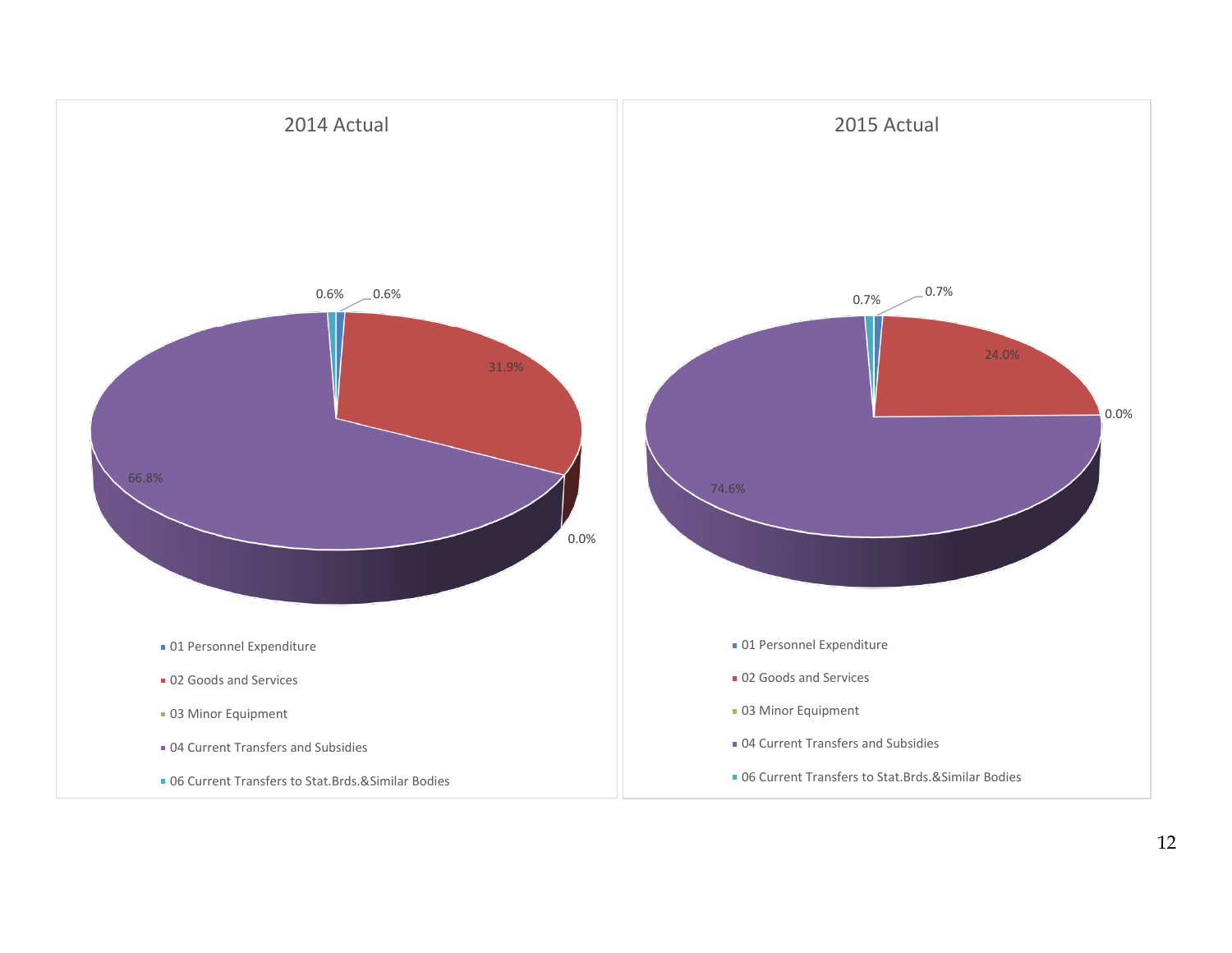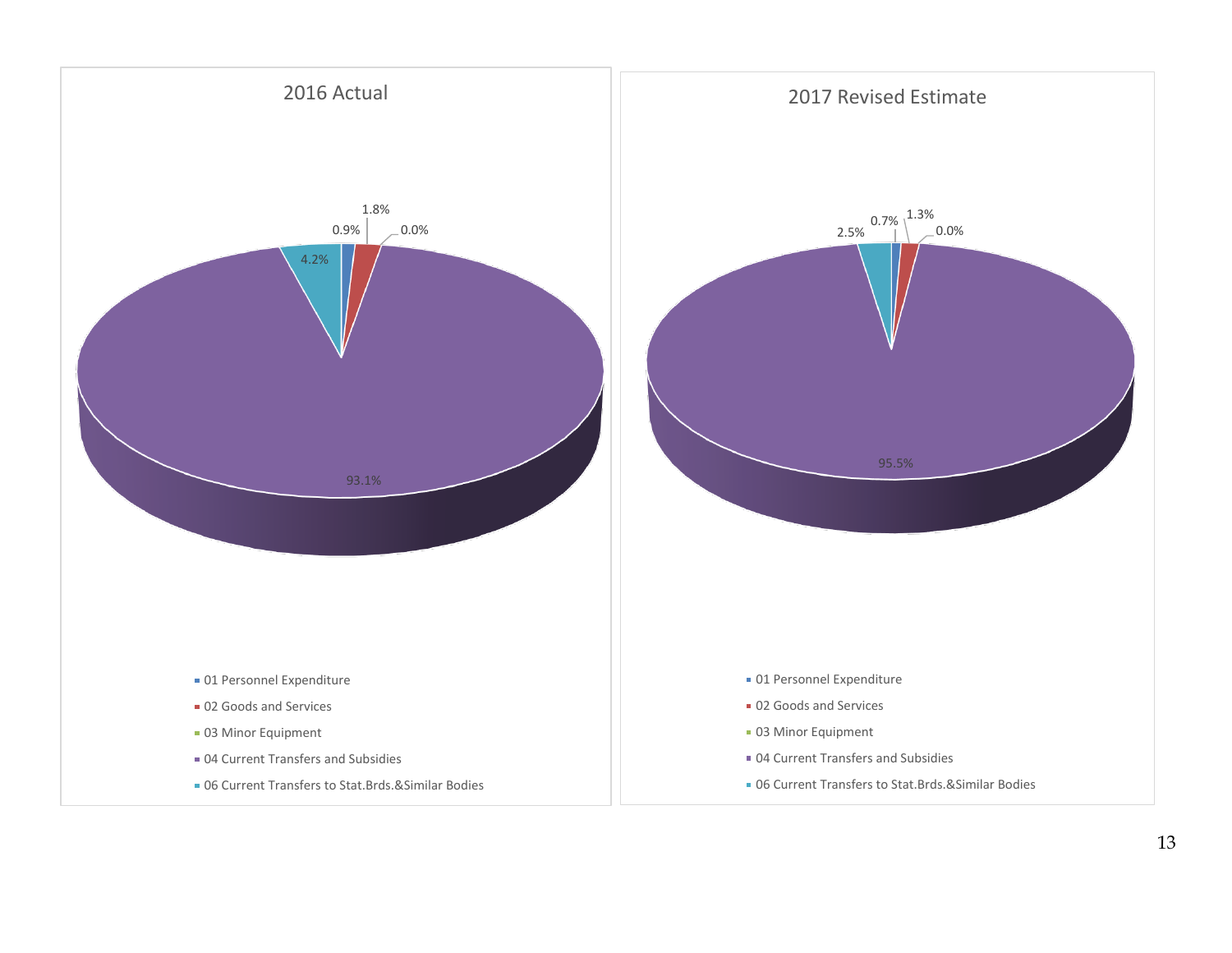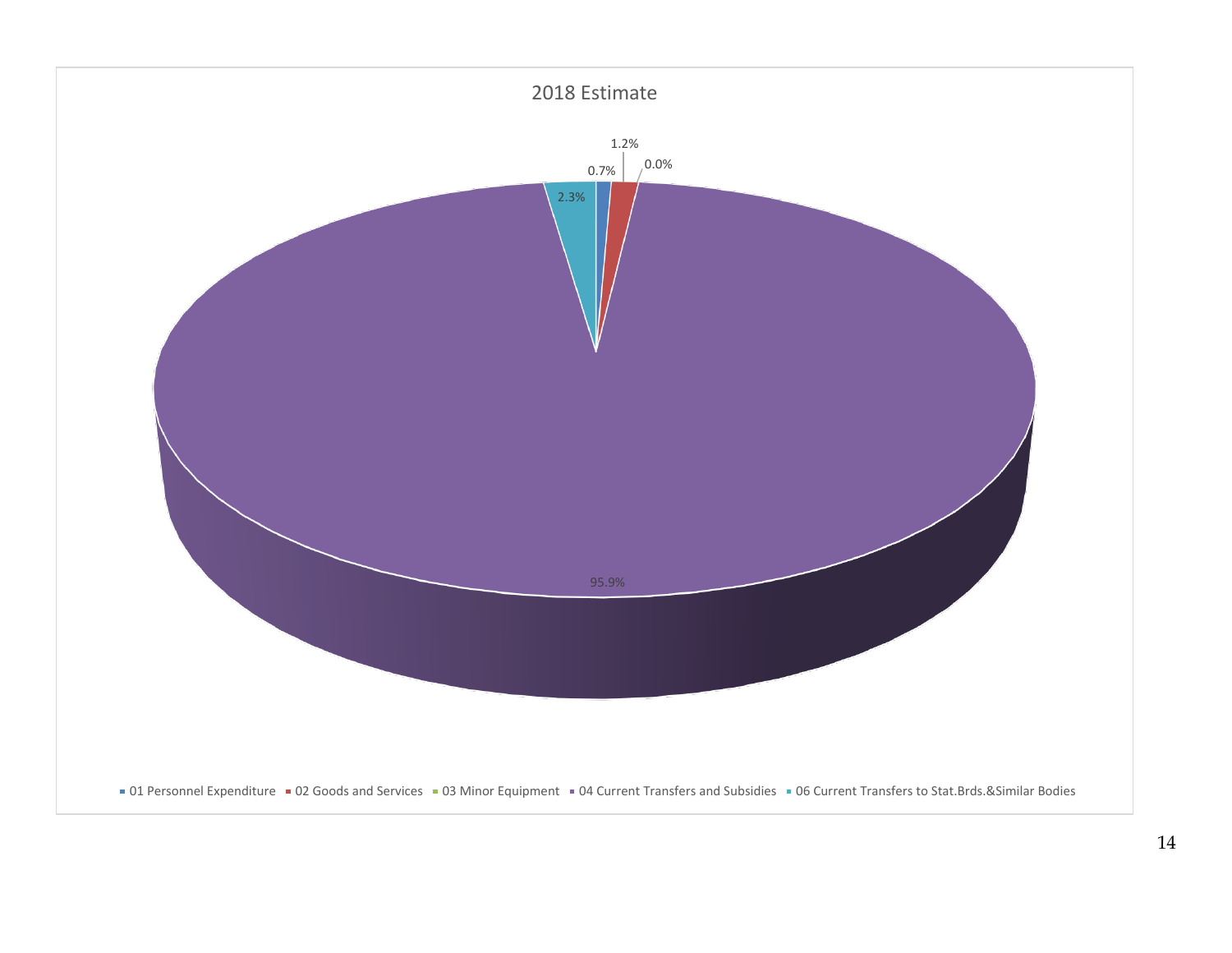# <span id="page-14-0"></span>**Staff and Pay**

The allocation of staff expenditure for the fiscal year 2018 was **\$19,312,600.00** which represents a decrease of approximately **2%** from the last fiscal year 2017. The following table provides a breakdown of all expenditure related to staff from 2016-2018.

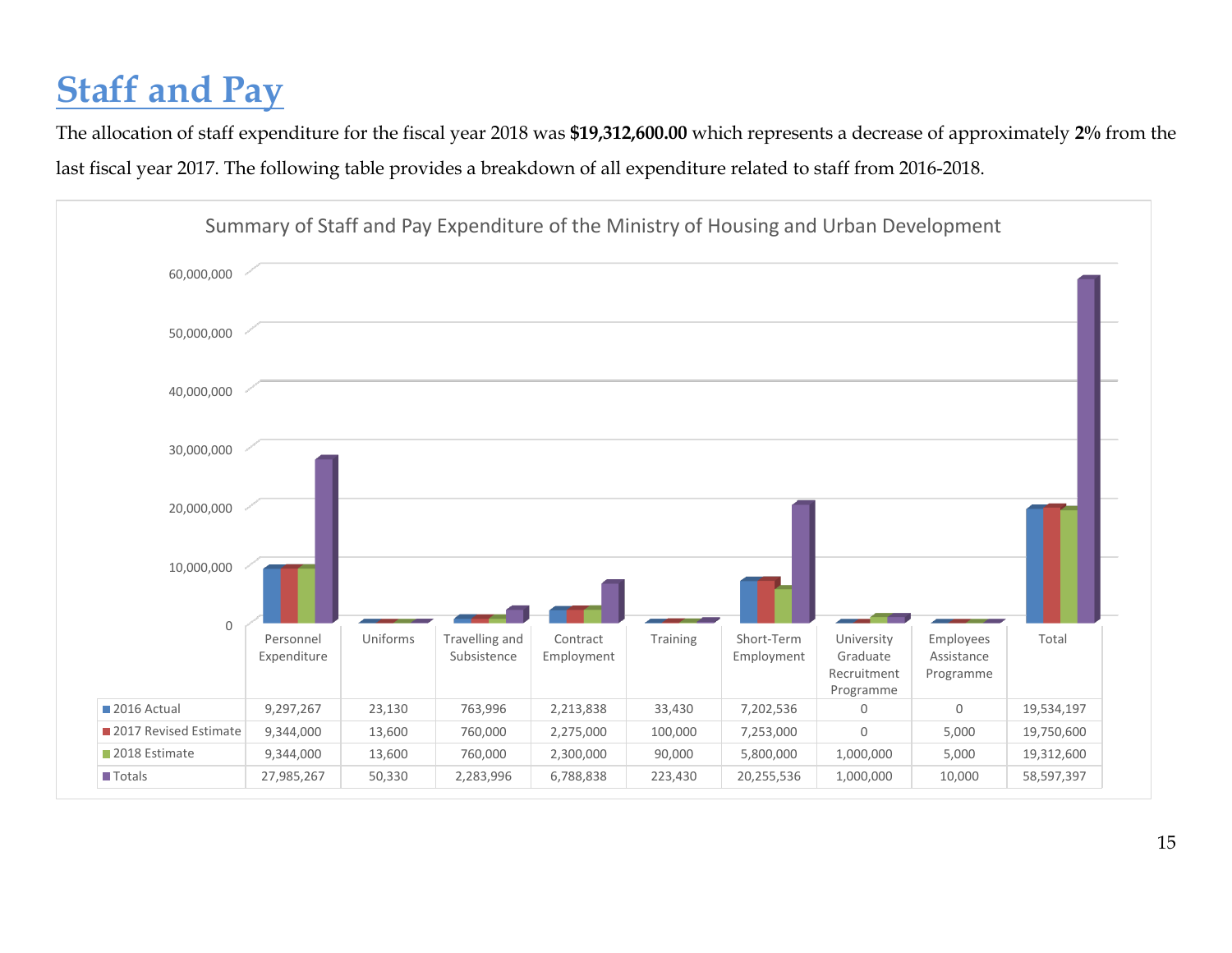# <span id="page-15-0"></span>**Analysis of Summary of Expenditure**

Recurrent Expenditure refers to the payments for expenses which are incurred for the day-to-day operations of the Ministry including Personnel Expenditure, Goods and Services, Minor Equipment Purchases, Current Transfers and Subsidies and Current Transfers to Statutory Boards and Similar Bodies.

- Recurrent Expenditure for Fiscal year 2017/2018 was estimated at **\$1,409,013,504.00**. This represents 3% of the total Estimated Recurrent Expenditure for the financial year 2017/2018.
- Recurrent Expenditure for Fiscal Year 2016/2017 was estimated at **\$1,307,907,500.00** (Revised). Comparing this with the allocation in Fiscal Year 2017/2018, there is a decrease of 7.73%.
- > The larger portion of the allocation has consistently gone to Current Transfer and Subsidies for the years 2012-2018. This figure has been fluctuating at an average of **84%** of the total allocation.
- In 2018, Personnel Expenditure will account for 0.7% of the Ministry's total recurrent expenditure.
- Minor Equipment Purchases received the lowest portion of the Ministry's allocation for the period 2012 to 2018.
- $\triangleright$  The actual/estimated expenditure for the five (5) sub heads has fluctuated over the seven (7) year period. On average, the Ministry received approximately \$1.9 million over the same period.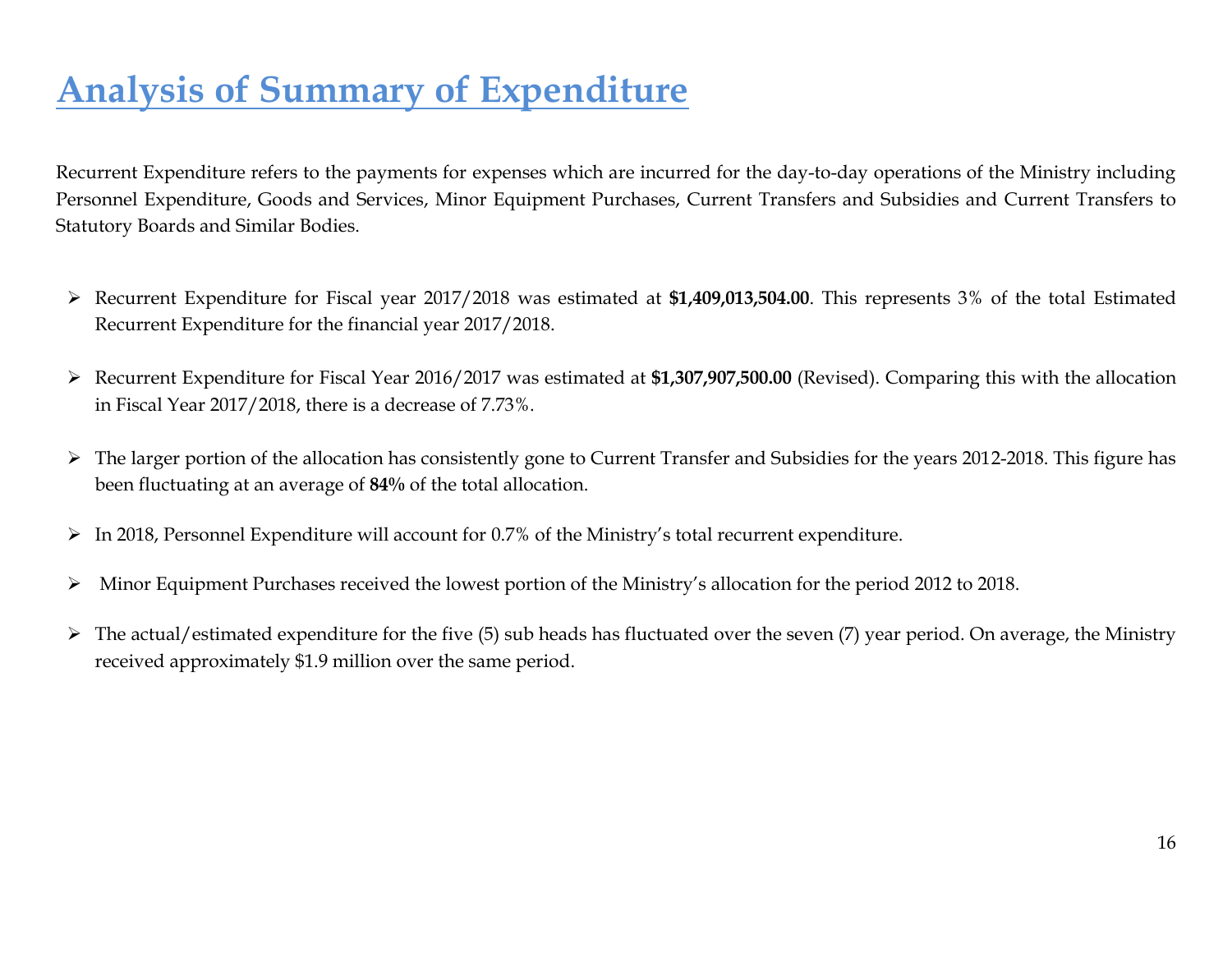# <span id="page-16-0"></span>**Summary of Development Programme Expenditure for the period 2012-2018**

Development Programme is capital expenditure aimed at improving and enhancing development in different areas of Trinidad and Tobago which includes; human resources, economic and social development.

The Public Sector Investment Programme (PSIP), which represents the capital expenditure component of the National Budget, is the instrument used by Government to effect its vision and policies. It is a budgeting and strategic planning tool made up of projects and programmes, designed to realise the goals set out in the Government's overarching policy.

The PSIP budget document provides a detailed description of the programmes and projects and includes a review of the implementation of projects and programmes in the previous financial year and highlights the major projects and programmes to be implemented in the upcoming financial year.

- The Public Sector Investment Programme is intended to achieve:
	- the country's social and economic development goals; and
	- enhance the quality of life of all citizens.

The estimates for the development programme are presented in two parts as follows:

- Funds appropriated by Parliament and disbursed directly from the Consolidated Fund; and
- Funds disbursed from the Infrastructure Development Fund.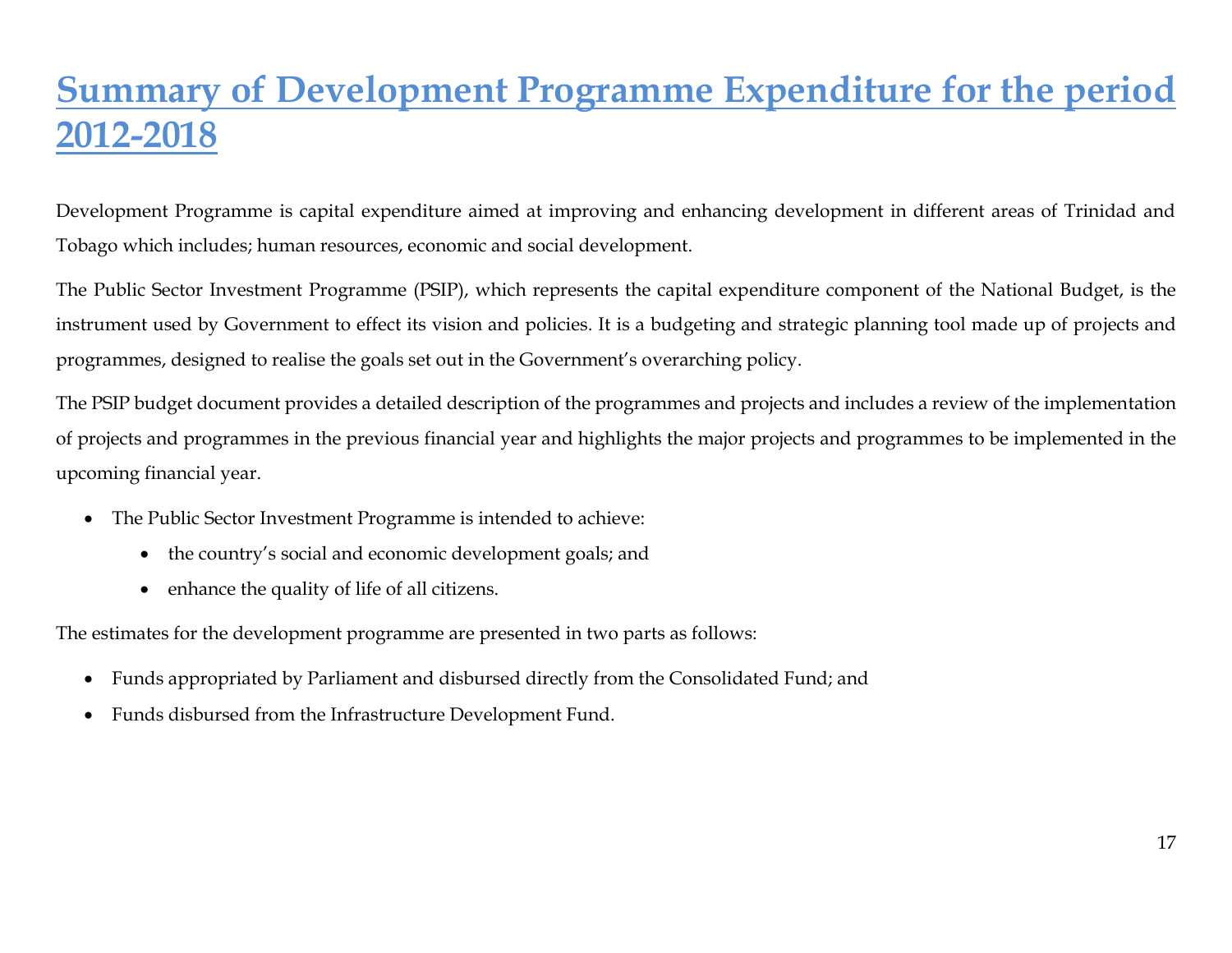

#### **Summary of Development Programme Expenditure for the Period 2012-2018**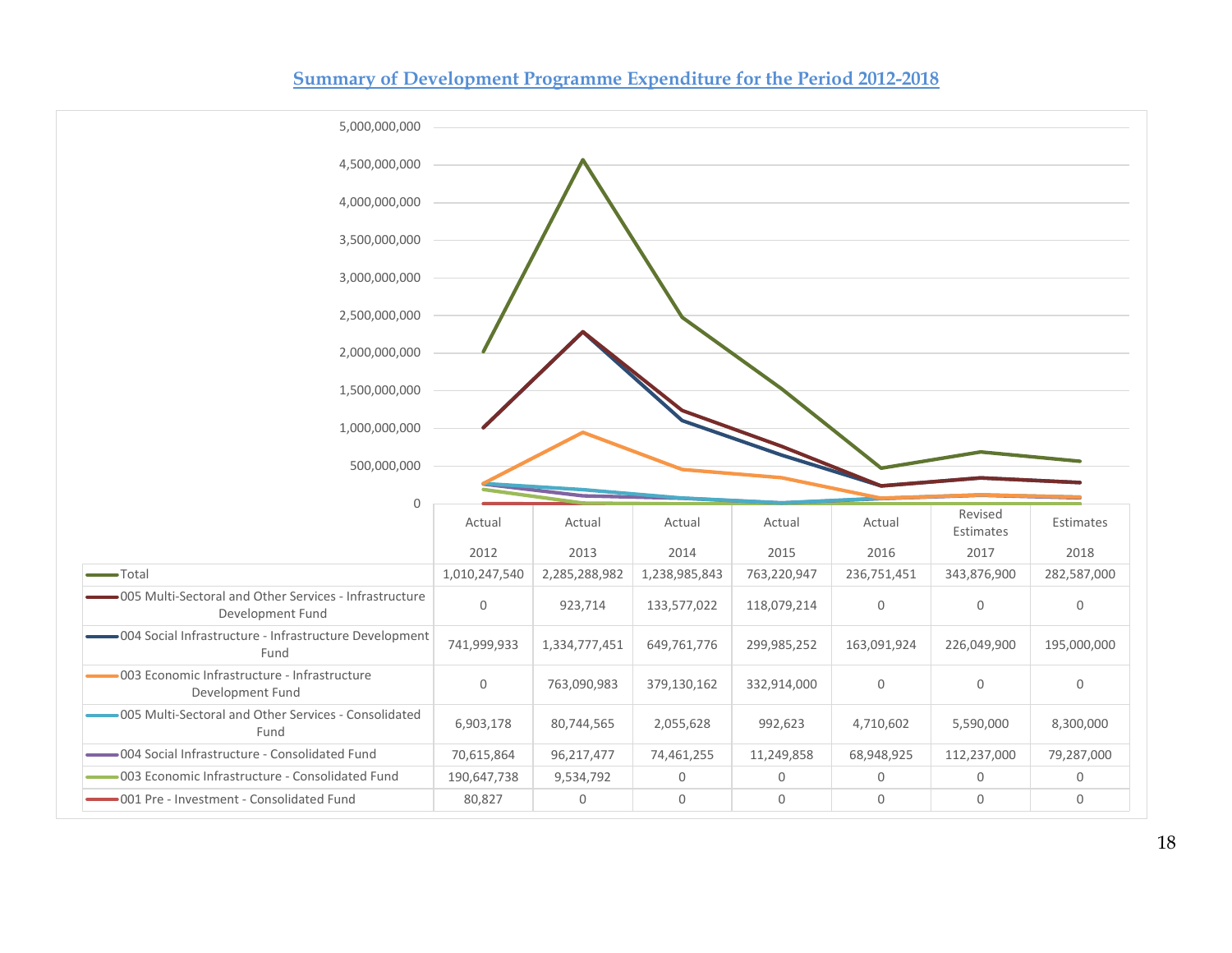# <span id="page-18-0"></span>**The Ministry's total allocation as a percentage of the National Budget for the period 2012 to 2018.**

| $Year^{15}$ | Total Allocation <sup>16</sup> | <b>National Budget<sup>17</sup></b> | <b>Percentage of National</b><br><b>Budget</b> |
|-------------|--------------------------------|-------------------------------------|------------------------------------------------|
| 2012        | \$1,955,974,350.00             | \$55,718,271,573.00                 | $3.51\%$                                       |
| 2013        | \$2,288,341,715.00             | \$59,174,226,196.00                 | $3.87\%$                                       |
| 2014        | \$1,647,921,375.00             | \$65,020,886,424.00                 | $2.53\%$                                       |
| 2015        | \$265,283,934.00               | \$61,966,922,675.00                 | $0.43\%$                                       |
| 2016        | \$1,085,383,262.00             | \$56,573,913,053.00                 | 1.92%                                          |
| 2017        | \$1,425,734,500.00             | \$55,598,436,912.00                 | $2.56\%$                                       |
| 2018        | \$1,496,600,504.00             | \$54,955,041,591.00                 | 2.72%                                          |

 Total allocation to the Ministry as a percentage of the national budget increased by 0.16% between the period 2016/2017 and 2017/2018.

<sup>&</sup>lt;sup>15</sup> For the Fiscal Years 2012-2016, actual figures were used to calculate the total allocation. However, estimates were used to calculate the total allocation for the Fiscal Years 2017 and 2018.

<sup>&</sup>lt;sup>16</sup> Total Allocation for the Ministry of Housing and Urban Development = Recurrent Expenditure + Consolidated Fund Expenditure

<sup>17</sup> The National Budget = Total Recurrent Expenditure + Development Programme Expenditure Consolidated Fund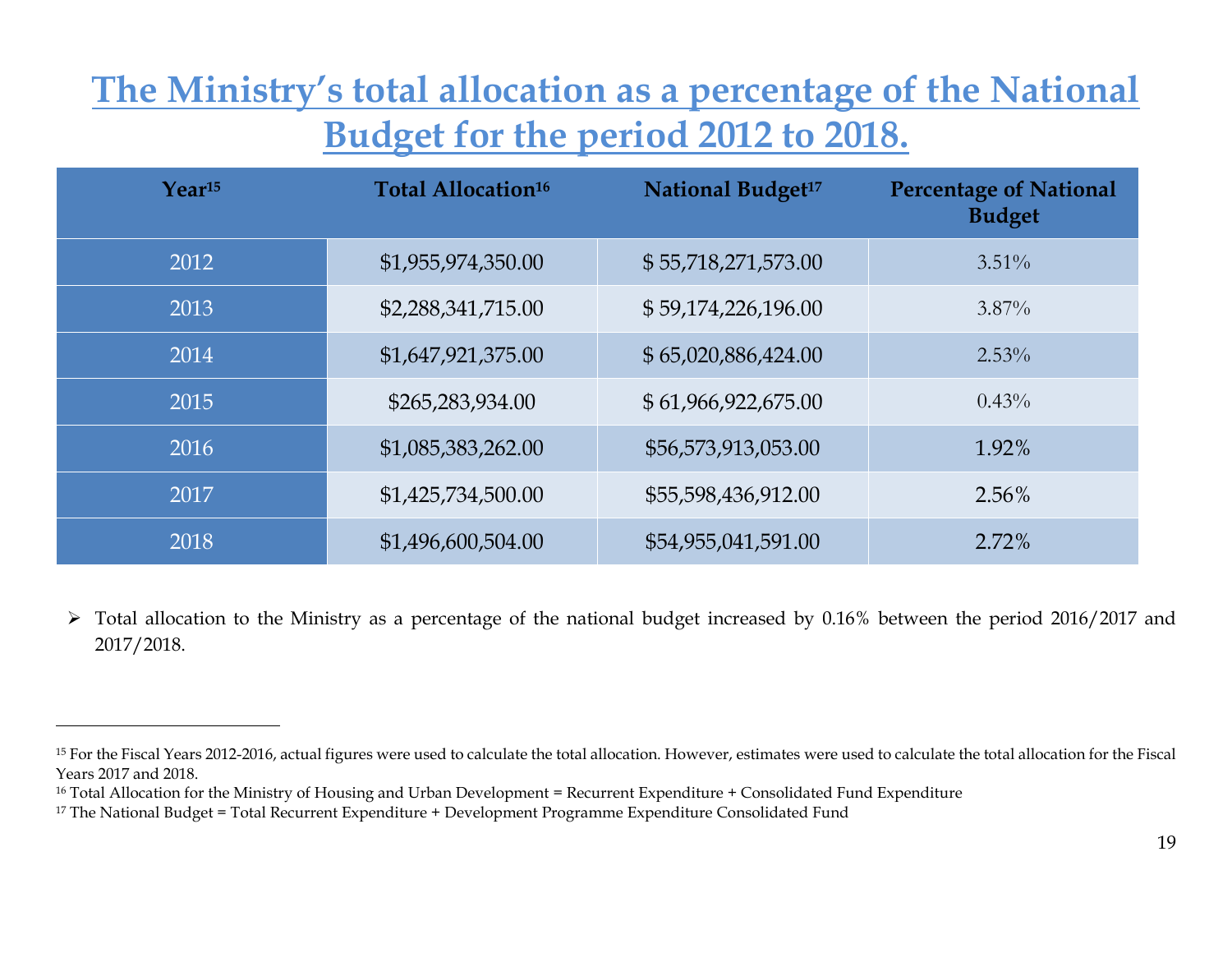# <span id="page-19-0"></span>**Auditor General Report Findings for the Fiscal year 2016**

Ref: Auditor General's Report<sup>18</sup>

### **61 – MINISTRY OF HOUSING AND URBAN DEVELOPMENT**

#### *Document not Produced*

A Service Agreement between the Ministry and an employee of the New City Mall was not produced. Total amount paid was \$45,900.00. As a result, the terms and conditions could not be determined.

#### *Revenue Control*

 $\overline{a}$ 

3.22 Critical records such as the Cash Book, Remittance Register and Revenue Abstract were not produced for audit scrutiny. Further, Credit Advices were not recorded in the Revenue Register. As a result, the completeness of the revenue collected could not be determined.

#### *Construction of Couva Children's Hospital*

Cabinet, on 16th February, 2012, approved the construction of a Children's Hospital at Preysal, Couva. On 27th September, 2012, Cabinet further conveyed approval for the project and the relevant budget and financing. The Ministry of Housing and Urban Development was given responsibility for the project and UDeCOTT was appointed as the executing agency.

The total estimated cost of this project was \$1,520,924,891.98 and was funded from three sources:

 Government to Government Concession Loan from the People's Republic of China for \$1,003,000,000.00. This agreement was made on 15th March, 2013 and is to be repaid in 31 instalments beginning on 21st March, 2018 and ending on 15th March, 2033 at an interest rate of 2 % per annum.

<sup>&</sup>lt;sup>18</sup> Report of the Auditor General on the Public Accounts of the Republic of Trinidad and Tobago for the Financial Year ended September 30, 2016, pgs 40,54,65-66 [http://www.auditorgeneral.gov.tt/sites/default/files/Auditor%20General%27s%20Report%20on%20the%20Public%20Accounts%202016\\_0.pdf](http://www.auditorgeneral.gov.tt/sites/default/files/Auditor%20General%27s%20Report%20on%20the%20Public%20Accounts%202016_0.pdf)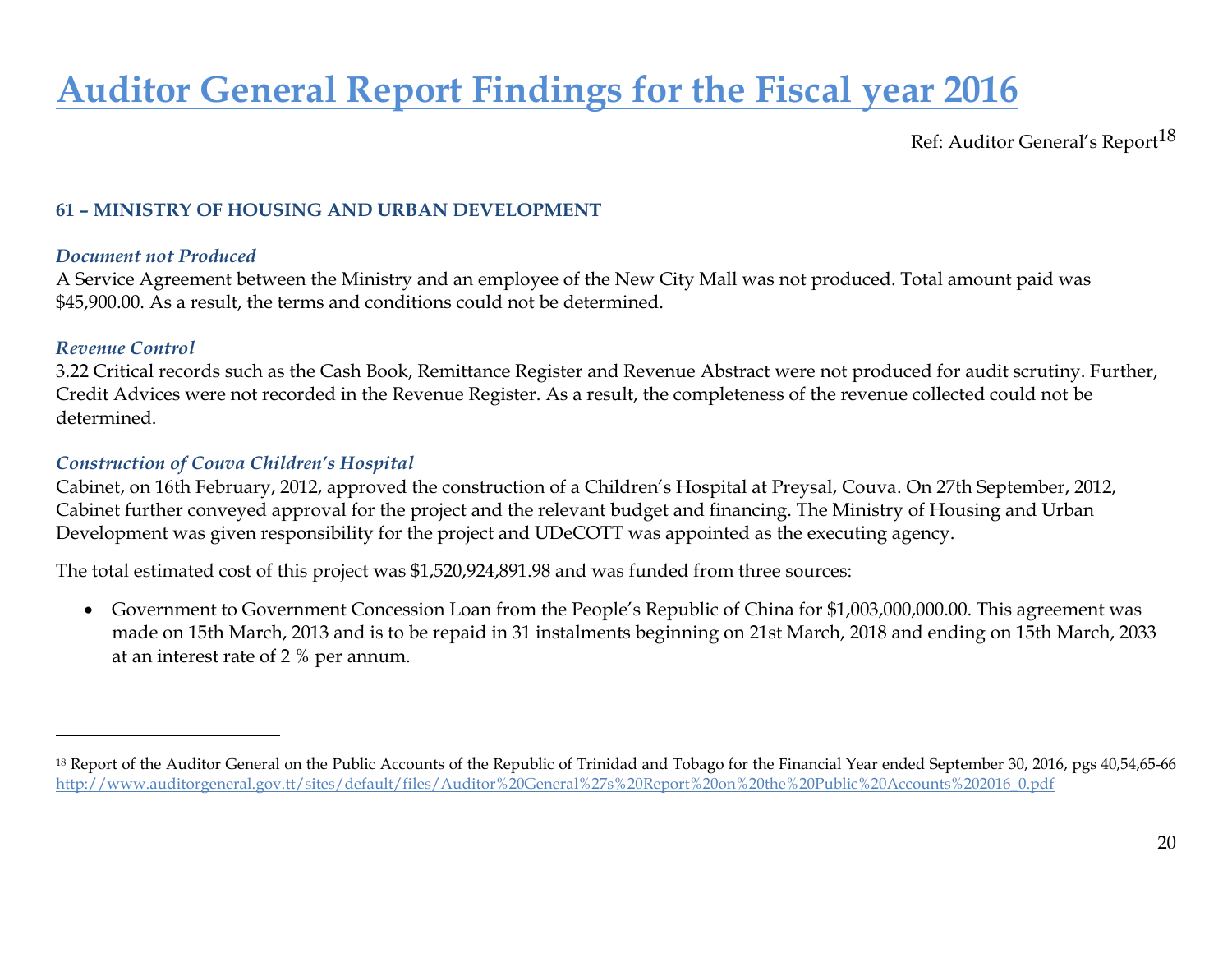- Pre-construction costs estimated at \$53,191,981.93 financed locally by ANSA Merchant Bank (funds redeployed from Maracas Redesign and Restoration Project).
- Project development costs estimated at \$464,732,910.05 provided for in the expenditure estimates.

The project scope included:

- A 230-bed Hospital (80 paediatric and 150 adult)
- $\triangleright$  A 330-student Multi-Training Facility
- $\triangleright$  A Central Energy Plant
- A Waste Water Treatment Plant
- A Helipad
- $\triangleright$  External Works 598 car parks, roads, drainage, landscaping
- Major Medical Equipment, furniture, security and data systems.

A Status Report as at 19th April, 2017 on the following items was requested from both the Ministry of Health and the Ministry of Housing and Urban Development:

- Expected date of completion or date of completion.
- Moneys paid from the Infrastructure Development Fund and the Development Programme.
- $\triangleright$  Intended use of the facilities.

As at the date of the signing of this report no update was received. Both Ministries have denied responsibility for the project.

### *UDeCOTT- Interest payment on \$3.4 Bn Long Term Bond*

#### *Document not Produced*

From a sample of three vouchers totalling \$160,083,534.53, one voucher valued at \$2,371,063.53 was not produced. This is in contravention of Financial Instruction 43.

#### *Missing Invoices*

Two invoice orders totalling \$41,890.00 were discovered missing from the invoice order book. These invoices were used without the necessary approvals to attempt to purchase electronic items from two established businesses. This matter was not reported to the Auditor General's Department in accordance with financial directives.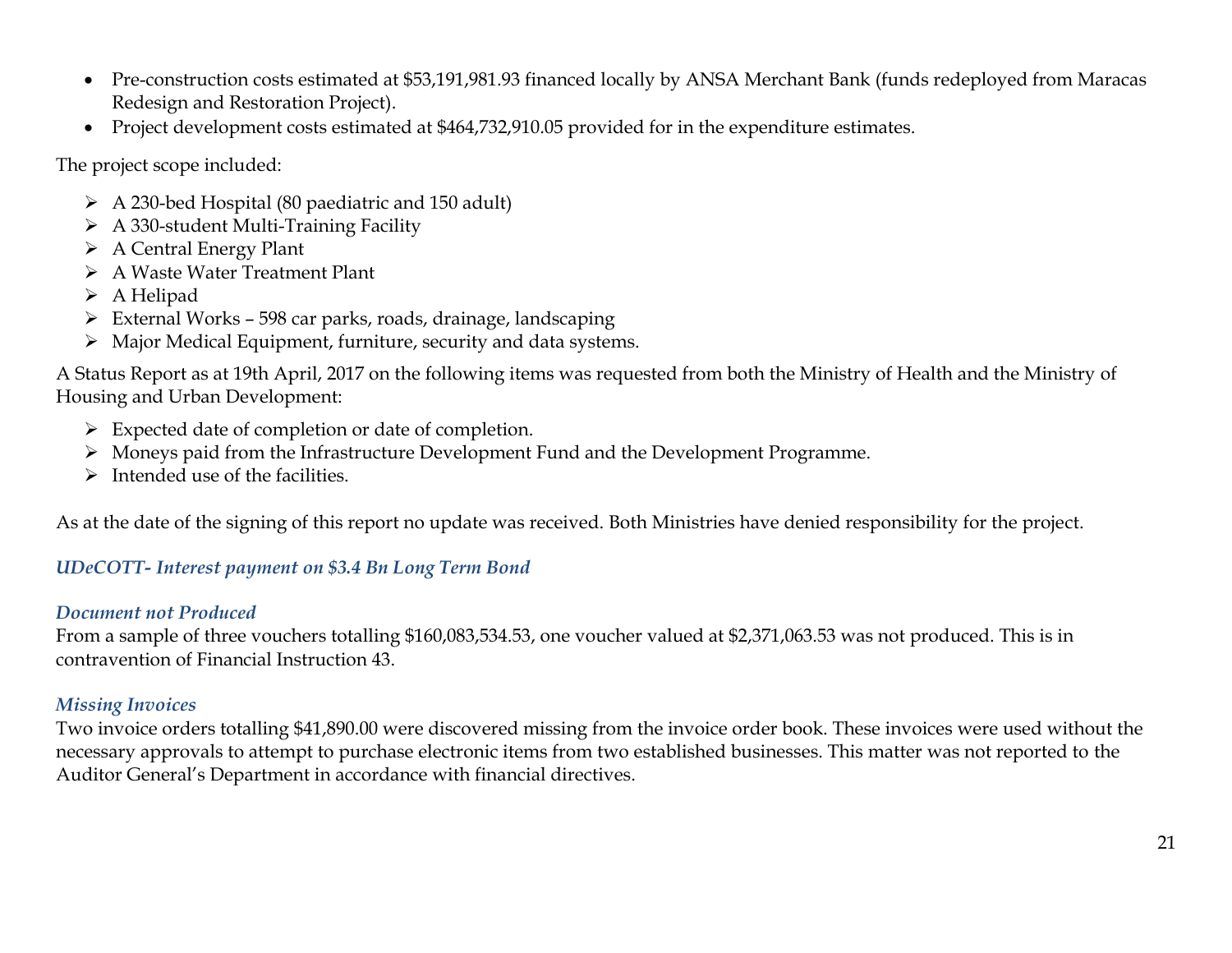### <span id="page-21-0"></span>**Noteworthy Development Programme Estimates in 2016-2018**

The table below lists the projects that have experienced irregular variances in estimates for funding received under the Ministry of Finance: <sup>19</sup>

| Development<br>Programme<br>2018 | <b>PROJECTS</b>                                         | 2016<br>Actual           | 2017 Estimate            | 2017<br><b>Revised</b><br><b>Estimate</b> | 2018<br><b>Estimate</b> |
|----------------------------------|---------------------------------------------------------|--------------------------|--------------------------|-------------------------------------------|-------------------------|
| 004-08-B-070                     | Tarouba Central Housing Development - SILWC             |                          | 2,000,000                | 1,912,000                                 | 500,000                 |
| 004-08-B-086                     | Road Rehabilitation Works in Fenceline                  | $\overline{\phantom{0}}$ | $\overline{\phantom{a}}$ | 1,270,000                                 |                         |
| $004-08-H-002$                   | <b>Squatter Settlements Regularization</b>              | 23,743,997               | 22,000,000               | 50,000,000                                |                         |
| 004-14-A-002                     | Social and Economic Programme for East Port of<br>Spain | 901,995                  | 5,000,000                | 5,000,000                                 | 3,000,000               |

<span id="page-21-1"></span><sup>&</sup>lt;sup>19</sup> Estimates of Development Programme 2018, accessed on October 3, 2017[: http://www.finance.gov.tt/wp-content/uploads/2017/10/Numbered-Draft-Estimates-](http://www.finance.gov.tt/wp-content/uploads/2017/10/Numbered-Draft-Estimates-Development-Programme-2018.pdf)[Development-Programme-2018.pdf](http://www.finance.gov.tt/wp-content/uploads/2017/10/Numbered-Draft-Estimates-Development-Programme-2018.pdf)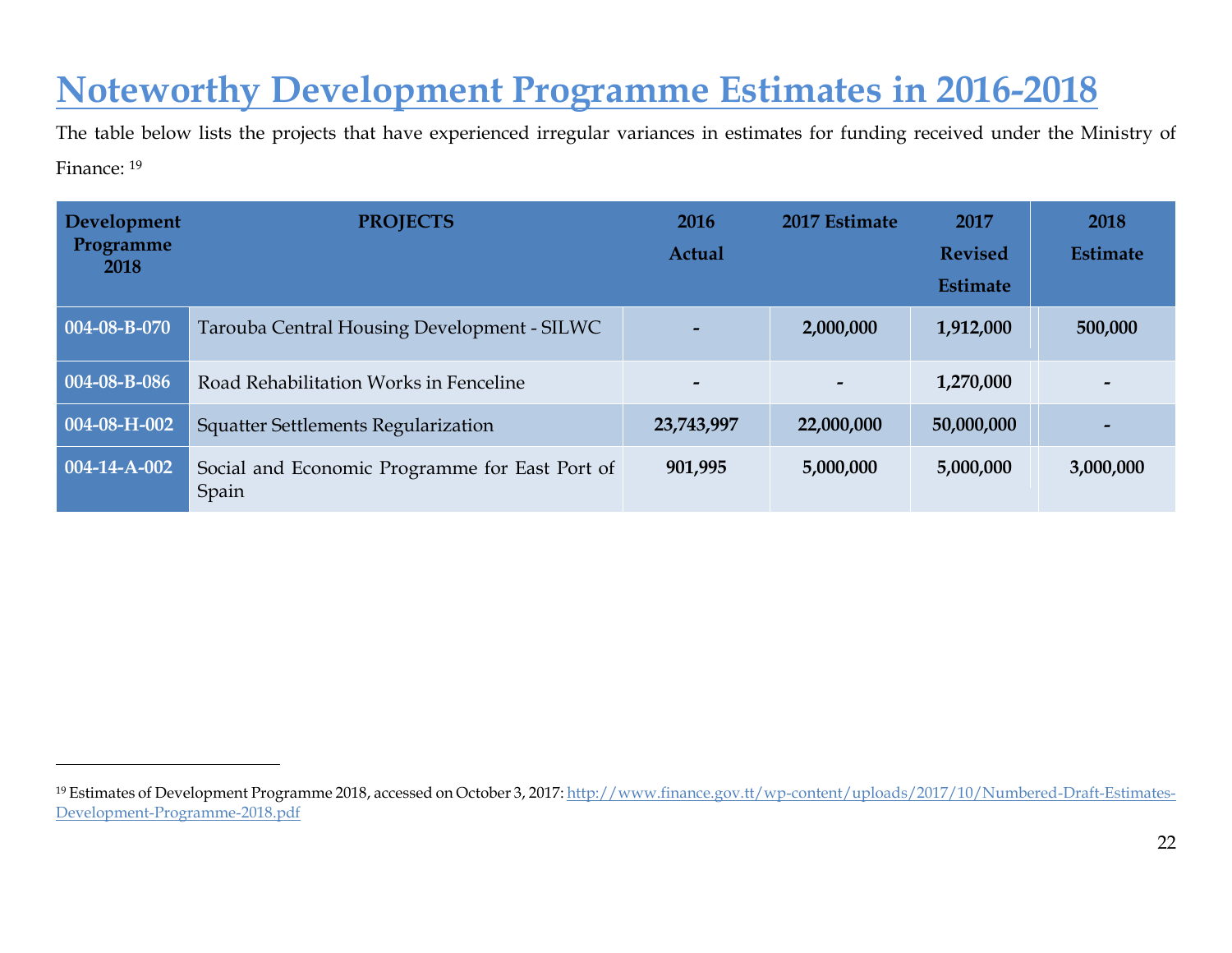### **Status of New Projects for the Financial Year 2016-2017**

The following new projects that received funding in the 2016/2017 financial year<sup>20</sup>:

| Development<br>Programme<br>2017 | <b>PROJECTS</b>                 | 2017<br><b>Estimate</b> | 2017<br><b>Revised</b><br><b>Estimate</b> | 2018<br><b>Estimate</b> |
|----------------------------------|---------------------------------|-------------------------|-------------------------------------------|-------------------------|
| $004-08-B-068$                   | Orangefield Housing Development | 1,000,000               | 800,000                                   | 500,000                 |

<sup>&</sup>lt;sup>20</sup> Estimates of Development Programme 2018, accessed on October 3, 2017[: http://www.finance.gov.tt/wp-content/uploads/2017/10/Numbered-Draft-Estimates-](http://www.finance.gov.tt/wp-content/uploads/2017/10/Numbered-Draft-Estimates-Development-Programme-2018.pdf)[Development-Programme-2018.pdf](http://www.finance.gov.tt/wp-content/uploads/2017/10/Numbered-Draft-Estimates-Development-Programme-2018.pdf)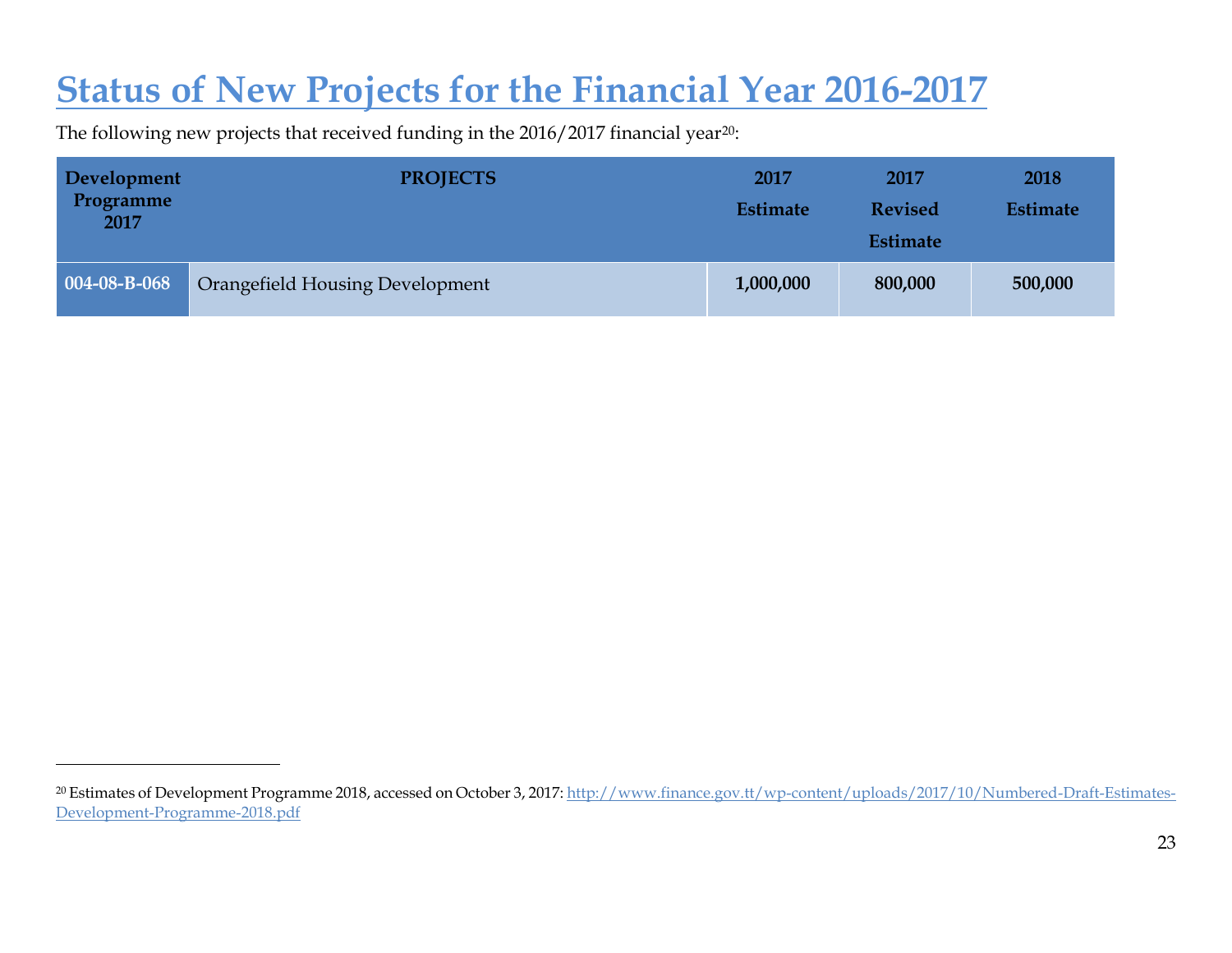# <span id="page-23-0"></span>**New Projects for the Financial Year 2017-2018**

The following new projects that received funding in the 2017/2018 financial year<sup>21</sup>:

| Development<br>Programme 2018 | <b>PROJECTS</b>                                                     | 2018<br><b>Estimate</b> |
|-------------------------------|---------------------------------------------------------------------|-------------------------|
| $004-08-E-235$                | Rural Housing and Village Improvement Programme                     | 5,000,000               |
| 004-08-E-236                  | Regularization and Regeneration of Communities - Greater POS Region | 5,000,000               |
| 004-08-E-237                  | <b>Regularization of Squatter Communities</b>                       | 10,000,000              |
| 004-08-G-293                  | Home Ownership 101                                                  | 1,000,000               |
| $005-06-F-002$                | Development and Management of Property                              | 4,000,000               |
| IDF-004-14-A-002              | Urban Renewal                                                       | 5,000,000               |

<sup>&</sup>lt;sup>21</sup> Estimates of Development Programme 2018, accessed on October 3, 2017[: http://www.finance.gov.tt/wp-content/uploads/2017/10/Numbered-Draft-Estimates-](http://www.finance.gov.tt/wp-content/uploads/2017/10/Numbered-Draft-Estimates-Development-Programme-2018.pdf)[Development-Programme-2018.pdf](http://www.finance.gov.tt/wp-content/uploads/2017/10/Numbered-Draft-Estimates-Development-Programme-2018.pdf)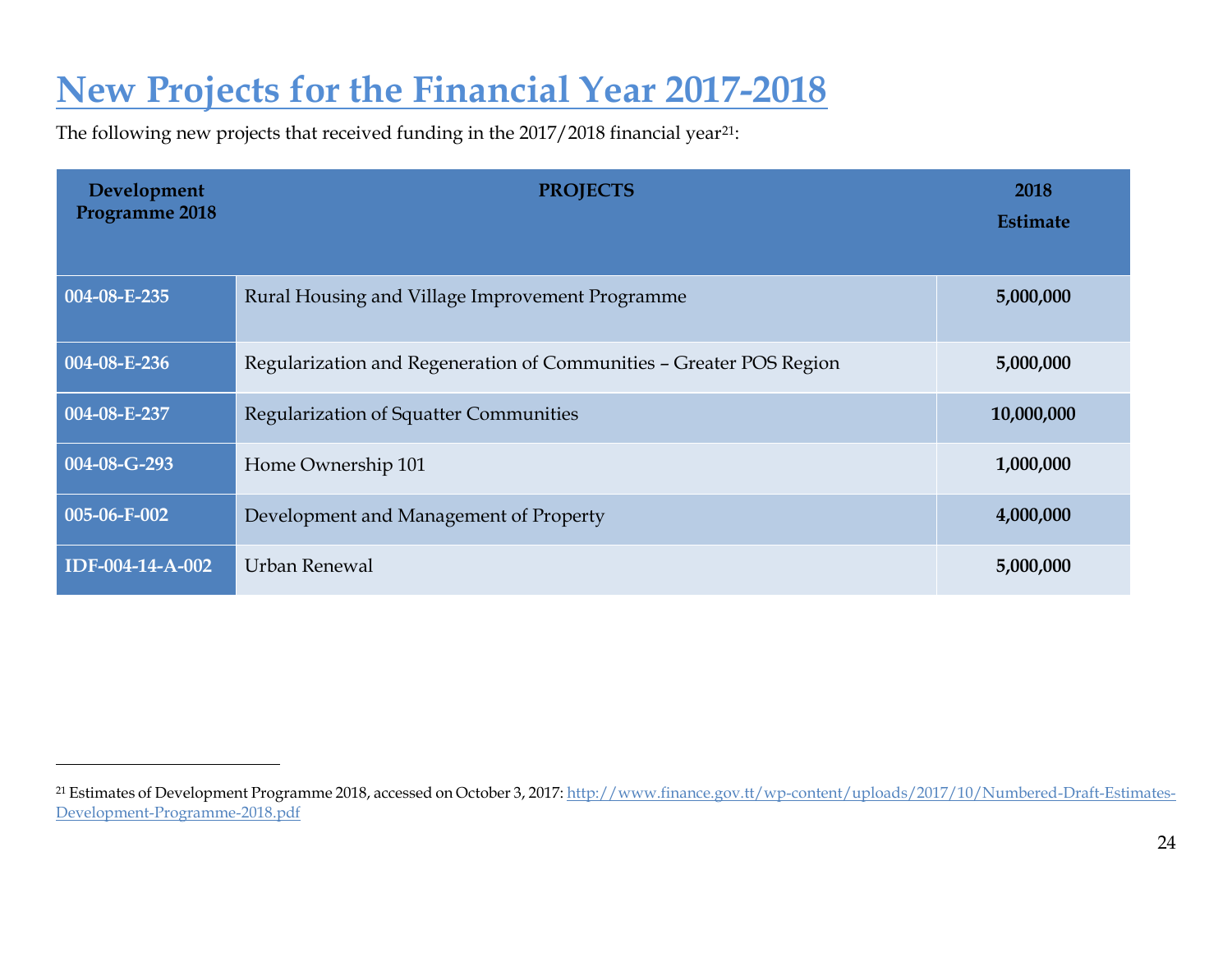# <span id="page-24-0"></span>**Major Programmes and Development for the Period 2016 to 2018**

The following table shows a list of the significant expenditure items, based on the proportion of the budgetary allocation assigned.<sup>22</sup>

| Development                 | <b>PROJECTS</b>                                                                               | 2016          | 2017            | 2018            |
|-----------------------------|-----------------------------------------------------------------------------------------------|---------------|-----------------|-----------------|
| Programme<br>2018           |                                                                                               | <b>Actual</b> | <b>Revised</b>  | <b>Estimate</b> |
|                             |                                                                                               |               | <b>Estimate</b> |                 |
| 004-08-D-075                | Rehabilitation and Maintenance of HDC Rental Apartments<br>and Housing Units                  | 4,986,016     | 15,000,000      | 20,000,000      |
| 004-08-E-232                | <b>Housing Grants</b>                                                                         | 11,331,301    | 11,200,000      | 12,000,000      |
| 004-08-H-005                | <b>Subsidies</b><br><b>New</b><br><b>Housing</b><br>Improvements<br>and<br>Home<br>Programmes | 19,201,980    | 15,000,000      | 15,000,000      |
| <b>IDF-004-08-E-</b><br>230 | <b>Accelerated Housing Programme</b>                                                          | 159,969,698   | 216,049,900     | 180,000,000     |
| IDF-004-14-<br>A-001        | Urban Redevelopment                                                                           | 3,122,226     | 10,000,000      | 10,000,000      |

<sup>&</sup>lt;sup>22</sup> Estimates of Development Programme 2018, accessed on October 3, 2017[: http://www.finance.gov.tt/wp-content/uploads/2017/10/Numbered-Draft-Estimates-](http://www.finance.gov.tt/wp-content/uploads/2017/10/Numbered-Draft-Estimates-Development-Programme-2018.pdf)[Development-Programme-2018.pdf](http://www.finance.gov.tt/wp-content/uploads/2017/10/Numbered-Draft-Estimates-Development-Programme-2018.pdf)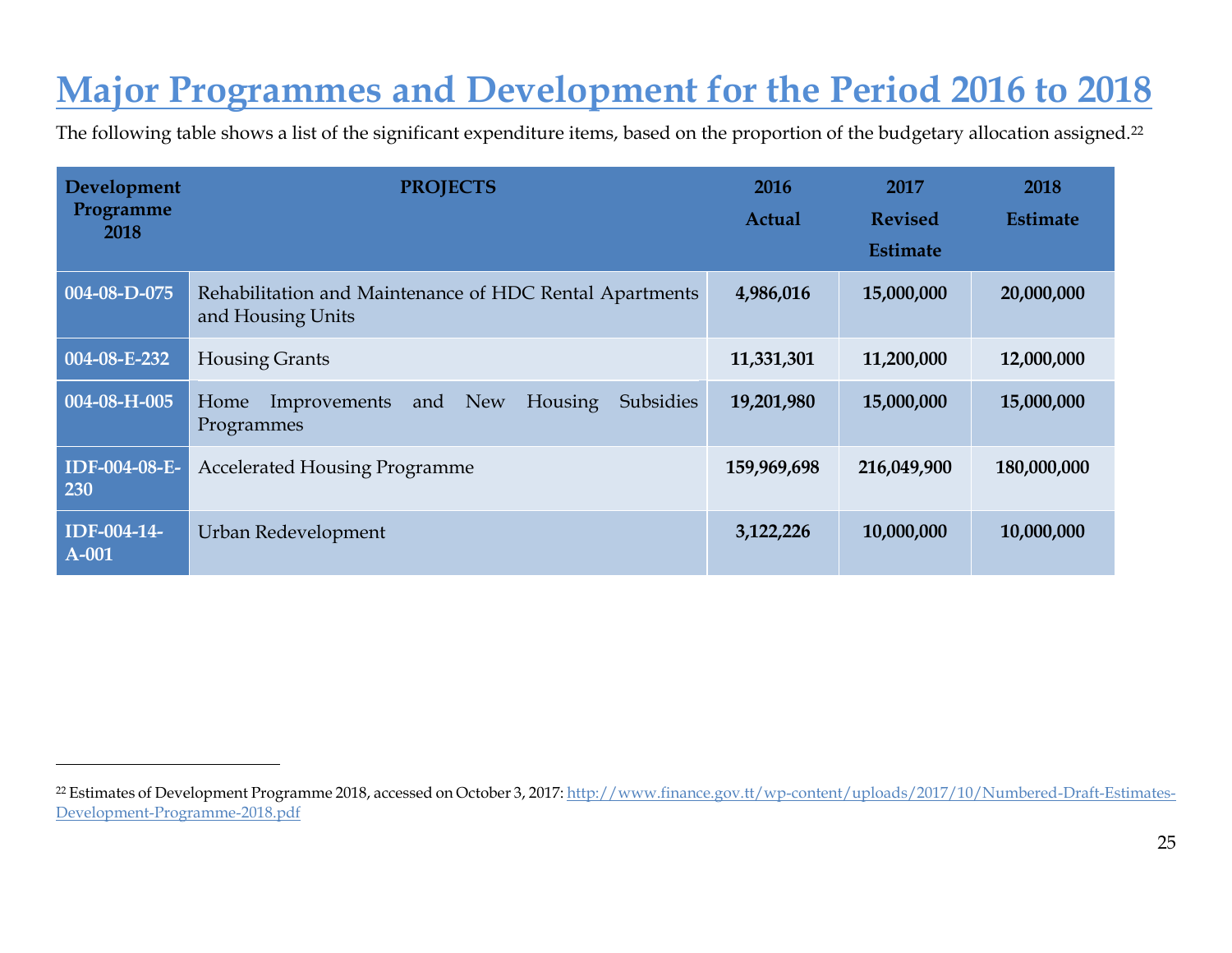# <span id="page-25-0"></span>**Committee Reports Related to the Ministry of Housing and Urban Development**

### <span id="page-25-1"></span>**FIRST REPORT OF THE JOINT SELECT COMMITTEE ON LOCAL AUTHORITIES, STATUTORY AUTHORITIES AND SERVICE COMMISSIONS (INCLUDING THA)**

| <b>Report Recommendations</b>                                                                                                                                                                                                                                                                                                                                           | <b>Ministerial Responses</b>                                                                                                                                                                                                                                                                                                                                                                                                                                                                                                                                                                                                                                                                                                                                                                                                                                                                                                                                                                      | Area requiring<br>funding or follow-up                                                                |
|-------------------------------------------------------------------------------------------------------------------------------------------------------------------------------------------------------------------------------------------------------------------------------------------------------------------------------------------------------------------------|---------------------------------------------------------------------------------------------------------------------------------------------------------------------------------------------------------------------------------------------------------------------------------------------------------------------------------------------------------------------------------------------------------------------------------------------------------------------------------------------------------------------------------------------------------------------------------------------------------------------------------------------------------------------------------------------------------------------------------------------------------------------------------------------------------------------------------------------------------------------------------------------------------------------------------------------------------------------------------------------------|-------------------------------------------------------------------------------------------------------|
| A reliable and safe records management system<br>is an imperative for a body like the LSA that is<br>required to store, monitor and retrieve records<br>for over 30,000 clients or potential clients. As<br>such, the Committee considers that an<br>investment in this area of the agency's<br>operations to be justified and one that should be<br><i>prioritize.</i> | The Minister concurs with the proposal for the<br>implementation of a reliable and safe records management<br>system.<br>As such, it must be highlighted that the LSA is currently<br>engaged in an exercise to scan and digitize all Certificates<br>of Comfort files. The objective of the exercise is to ensure<br>that high quality images and accurate indices are<br>captured, with minimal disruption to the day to day<br>activities of the Agency which would involve utilization<br>of the documents being digitized.<br>The digitized data will be released from the capture<br>process and stored within a secure project specific storage<br>space on a local server where it will then be uploaded to<br>the Document Management Solution to store and index<br>the digitized data.<br>This investment would prove a critical advantage to the<br>LSA to collate and have accurate records of applicants,<br>squatters, etc. The completion date for this exercise is June<br>2017. | Status of the digitisation<br>exercise<br>and<br>the<br>Document<br>Management<br>Solution<br>System. |

**An Inquiry into the Land Settlement Agency in Relation to Squatter Regularisation.**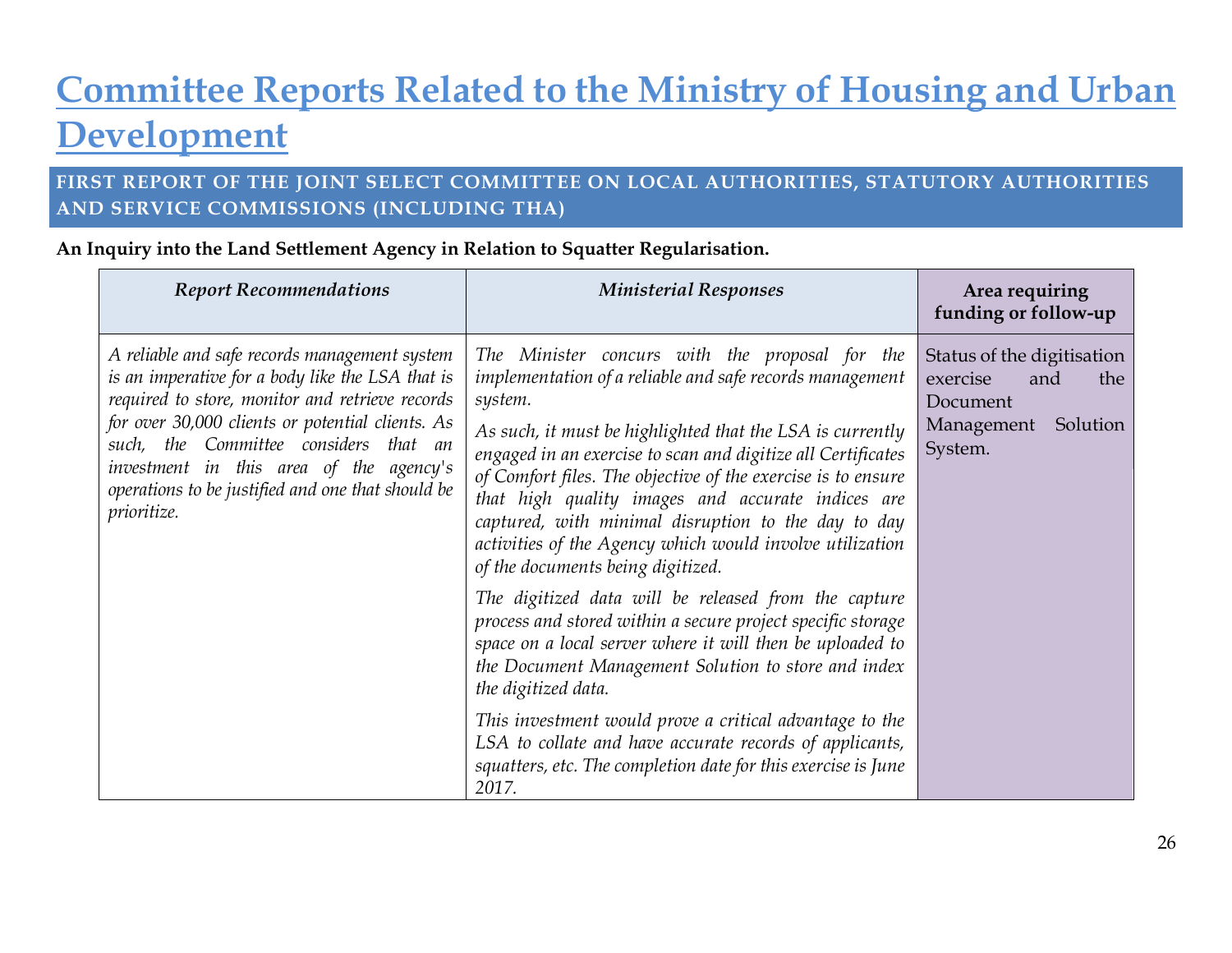#### <span id="page-26-0"></span>**FIFTH REPORT OF THE PUBLIC ADMINISTRATION AND APPROPRIATIONS COMMITTEE**

**Examination into the Ministry of Housing and Urban Development with specific reference to Accountability and Transparency, Inventory Control, Internal Audit, Sub - Head 02 - Goods and Services, Sub - Head 03 - Minor Equipment Purchases, Sub – Head 09 Development Programme – Consolidated Fund and Infrastructure Development Fund.**

| <b>Report Recommendations</b>                                                                                                                                                                                                                            | <b>Ministerial Responses</b> | Area requiring<br>funding or follow-up |
|----------------------------------------------------------------------------------------------------------------------------------------------------------------------------------------------------------------------------------------------------------|------------------------------|----------------------------------------|
| The Ministry should develop a Monitoring and<br>Evaluation Unit must be developed by<br>November 30, 2017. A Report on the steps taken<br>and the status of the development of this Unit<br>should be submitted to the Parliament by<br>November 30,2017 | Pending                      | N/A                                    |